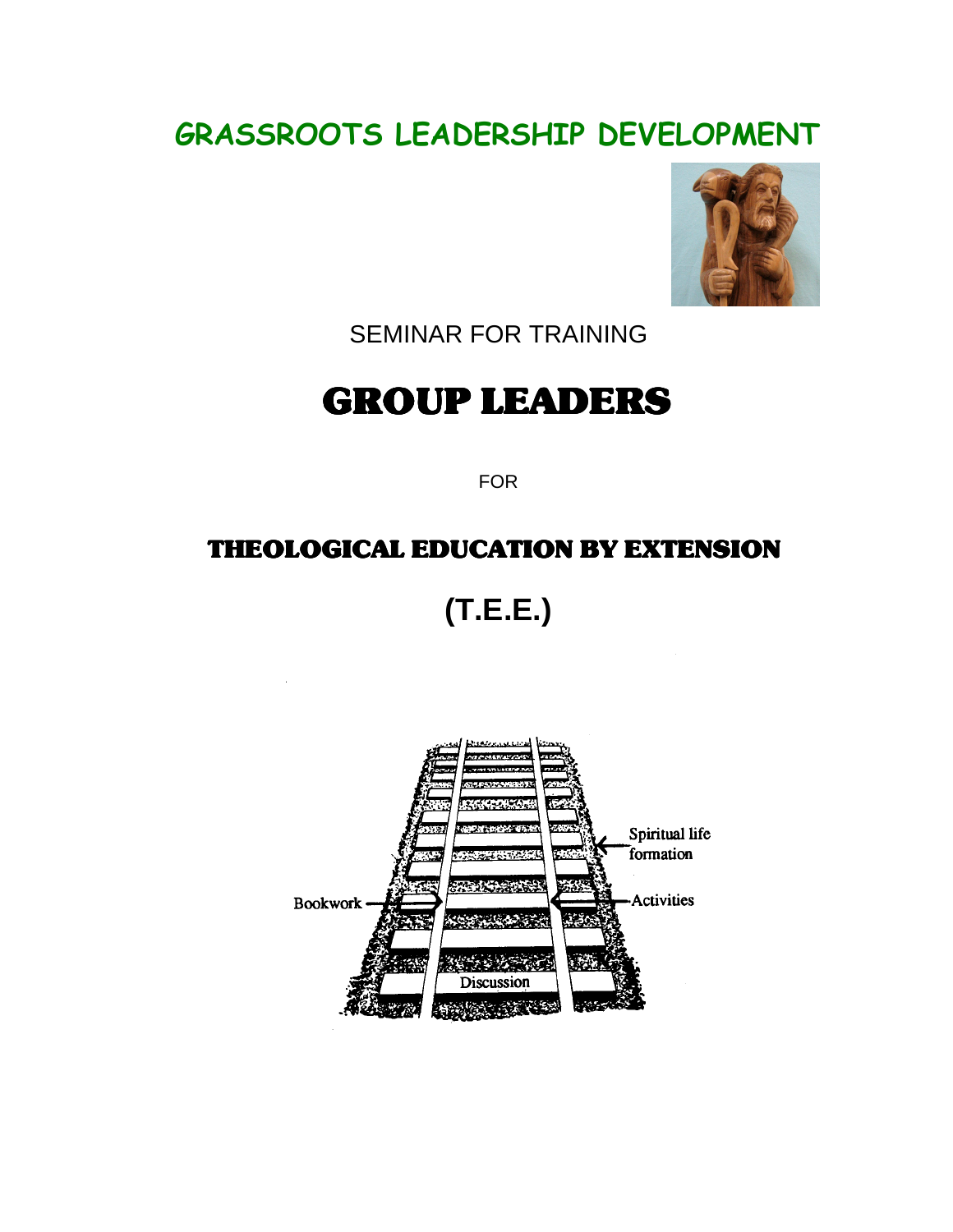## **T.E.E. DISCUSSION-LEADER TRAINING**

#### **SCHEDULE: FOUR-DAY SEMINAR**

#### **PURPOSE:**

**Train participants to develop leadership within their congregation using the TEE method.**

#### **DAY ONE:**

**Unit 1: Theological Education by Extension (T.E.E.)**

- **A. What is T. E. E.?** (page 1)
- **B. What Makes T.E.E. different?** (page 4)
- **Unit 2: Programmed Instruction** (page 6)

**Practical: do lesson one of week one in The Christian Life TEE course**

**Unit 3: Adult Learning**

- **A. Working With Adult Students** (page 8)
- **B. Know Your Student's Background** (page 12)

#### **ASSIGNMENT: Complete all lessons for week one in the programmed Instruction course The Christian Life before the first session on day four.**

#### **DAY TWO:**

**Unit 4: The Group**

- **A. The Members of the Group** (page 13)
- **B. The Dynamics of the Group** (page 16)

**Unit 5: The Group Leader** (page 19)

**Unit 6: The Discussion Meeting** (page 21)

#### **DAY THREE:**

**Unit 7: Writing Questions For Discussion** (page 23)

**Practical: write discussion questions**

**Unit 8: Leading Discussion** (page 26)

**Practical: Lead Discussion using your set of discussion questions**

**Practical: Write Quiz Questions**

#### **DAY FOUR:**

**Practical Experience in Leading a TEE Group Meeting that includes giving a quiz and leading a discussion based on the lessons you have completed in The Christian Life course. Note: Each participant in the seminar will be given an opportunity to practice being the group discussion leader.**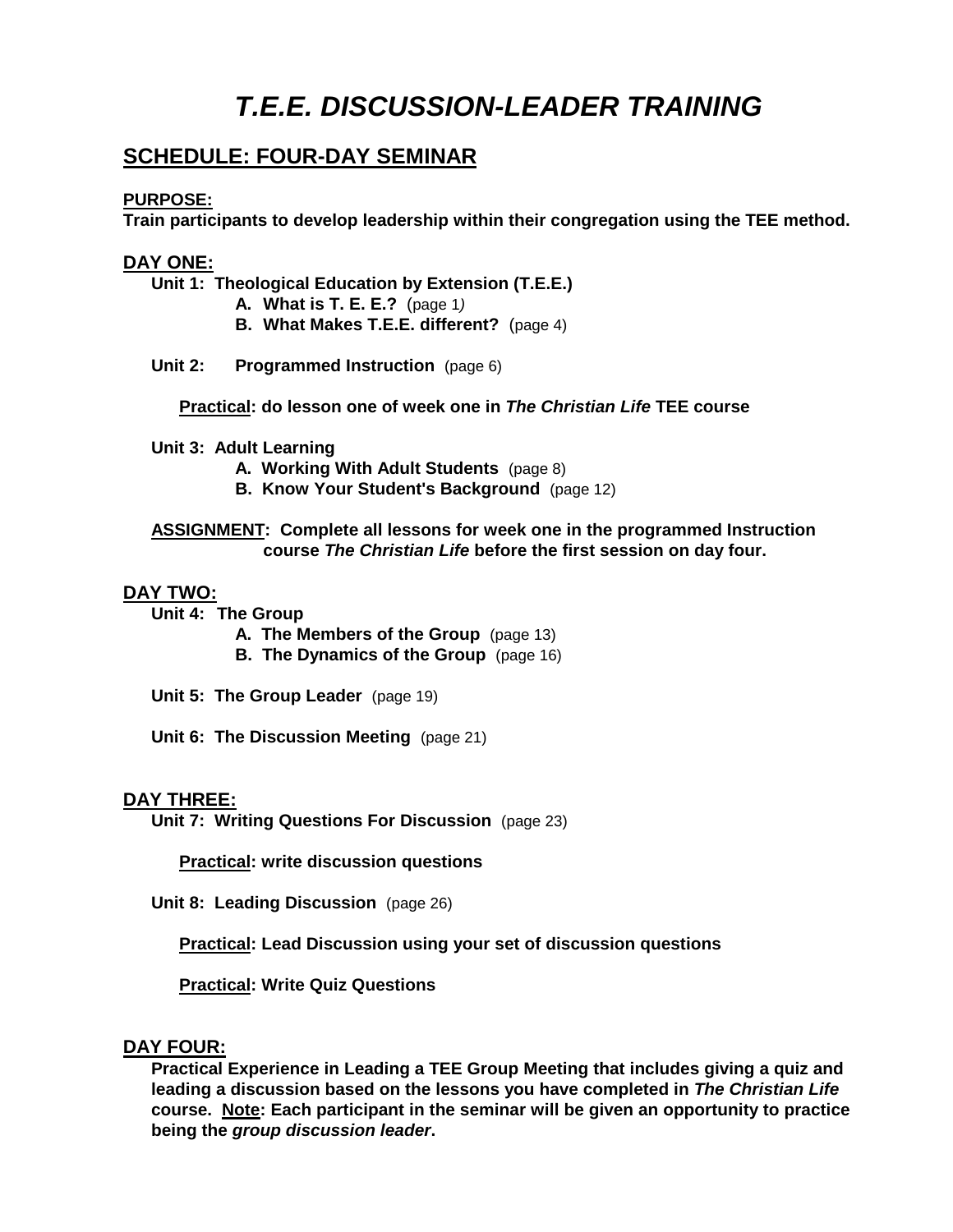# **T.E.E. DISCUSSION-LEADER TRAINING**

**PREFACE:** The information given in this training is based on the following:

- a. **Training T.E.E. Leaders,** edited by Margaret Thornton and published by Evangel Press, Nairobi, Kenya.
- b. Thirty-two years of experience in leadership development in western Africa.

# **UNIT 1: Theological Education by Extension (T.E.E.)**

### **A. WHAT IS T.E.E.?**

#### **(an overview)**

#### **A. Introduction**

- 1. A method that takes the teaching and the learning to people where they live.
- 2. Theological education that is concerned with good quality training of evangelists elders, pastors and other leaders within the congregation.
- 3. Extension education that reaches out to small groups of Christian leaders who need training for their service in the congregation.

#### **B. What makes it possible?**

- 1. Requires only 5 hours of home-study and a two-hour group meeting each week.
- 2. Students stay at home and continue to serve their congregation.
- 3. Students continue to support themselves as before and do not depend on scholarships or other outside support to enable them to have time to study.
- 4. Self-teaching materials replace the class lecture.
- 5. The students are adults who have experience in church leadership.
- 6. The students do not listen to lectures during the class period, but discuss practical application based upon their studies and their experience.

(Note: This method of training leaders was first used in 1963 in Latin-America. It is now being used throughout the world to train leaders for the Lord's work.)

### **C. For whom is T.E.E.?**

- 1. It is for all who wish to be involved in ministry serving others and serving the Lord Jesus through the church.
- 2. It is for leaders only and not to be used for the general education of the members. Educating the membership is the work of the leaders.
- 3. It is for all leaders no matter their educational background. Those with no educational background can learn from audio cassette tapes in their vernacular. The home-study materials are written so that anyone with a primary education can understand them. The content of the material is such that it will challenge the thinking of a university graduate (not his ability to think, but the way he thinks about life). Both the uneducated and the university graduate can sit down together and encourage each other during the discussion time when they think about the application of their lesson materials.
- 4. It is for those who will immediately put into practice in their congregation the things they are learning.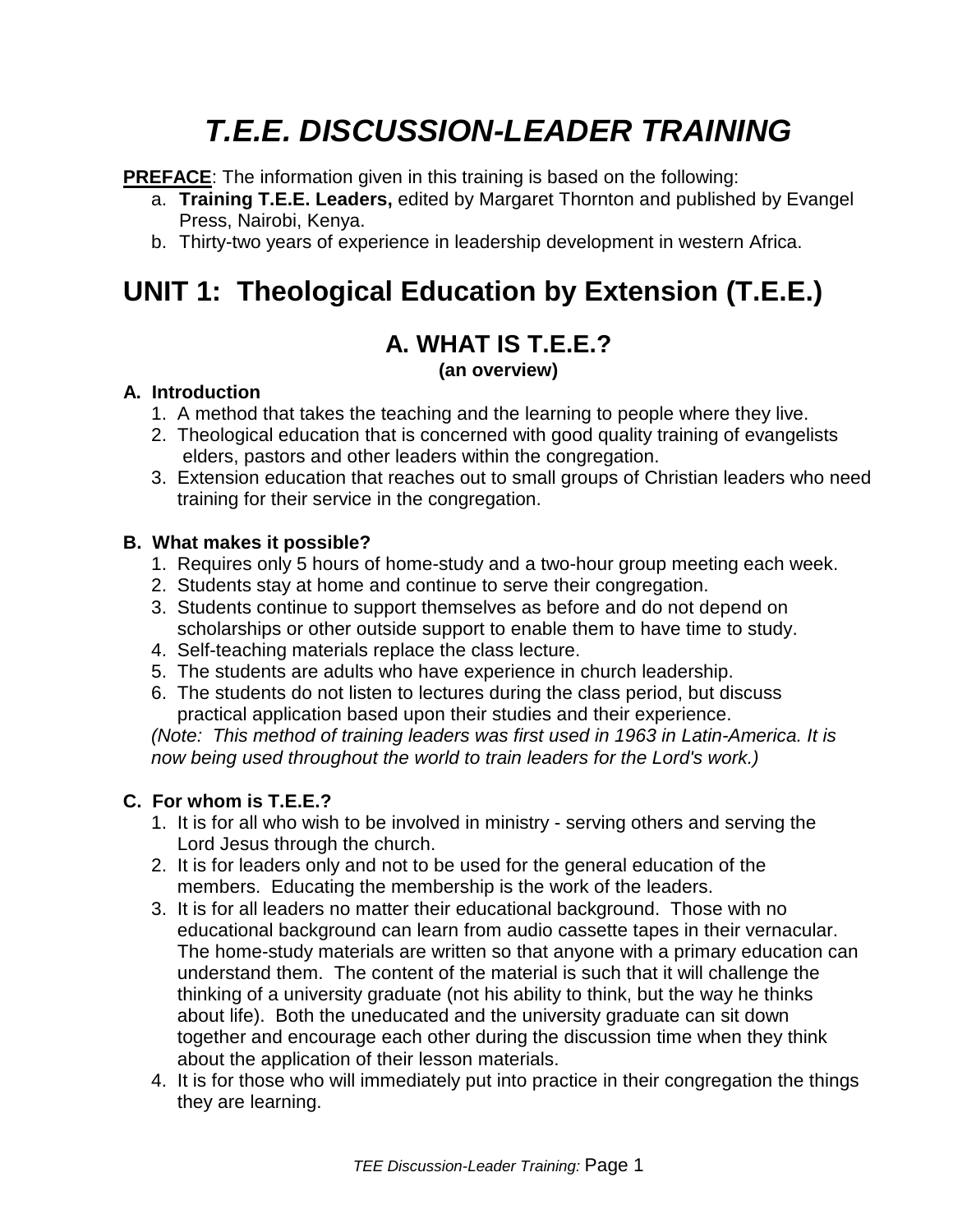- 5. It is for those who will participate voluntarily are willing to invest their time and their money.
- 6. It is for those who participate in order to better serve the Lord, but **not** for those who participate in order to serve themselves - seeking employment, etc. This is not vocational training, it is Christian Leadership Training. It is not for academic credits at a university or college

#### **D. What do we gain from T.E.E.?**

- 1. There are three parts:
	- a. KNOWING: self-teaching materials give us knowledge
	- b. DOING: group discussion and practical assignments enable us to use what we know
	- c. BEING: our leadership and our personal life are greatly improved



T.E.E. can be illustrated with the track of a train. The rails are the lesson materials and the activities or field experience. The sleepers (cross ties) are the weekly discussion meetings. The foundation on which all this is built is our faith in Jesus Christ. (The above diagram is from page 12 of the book Training T.E.E. Leaders.)

- 2. The KNOWING (lesson material) is immediately strengthened by the DOING (discussion and activities).
- 3. The DOING brings about a change in BEING.
- 4. The spiritual formation of the leader is of primary importance.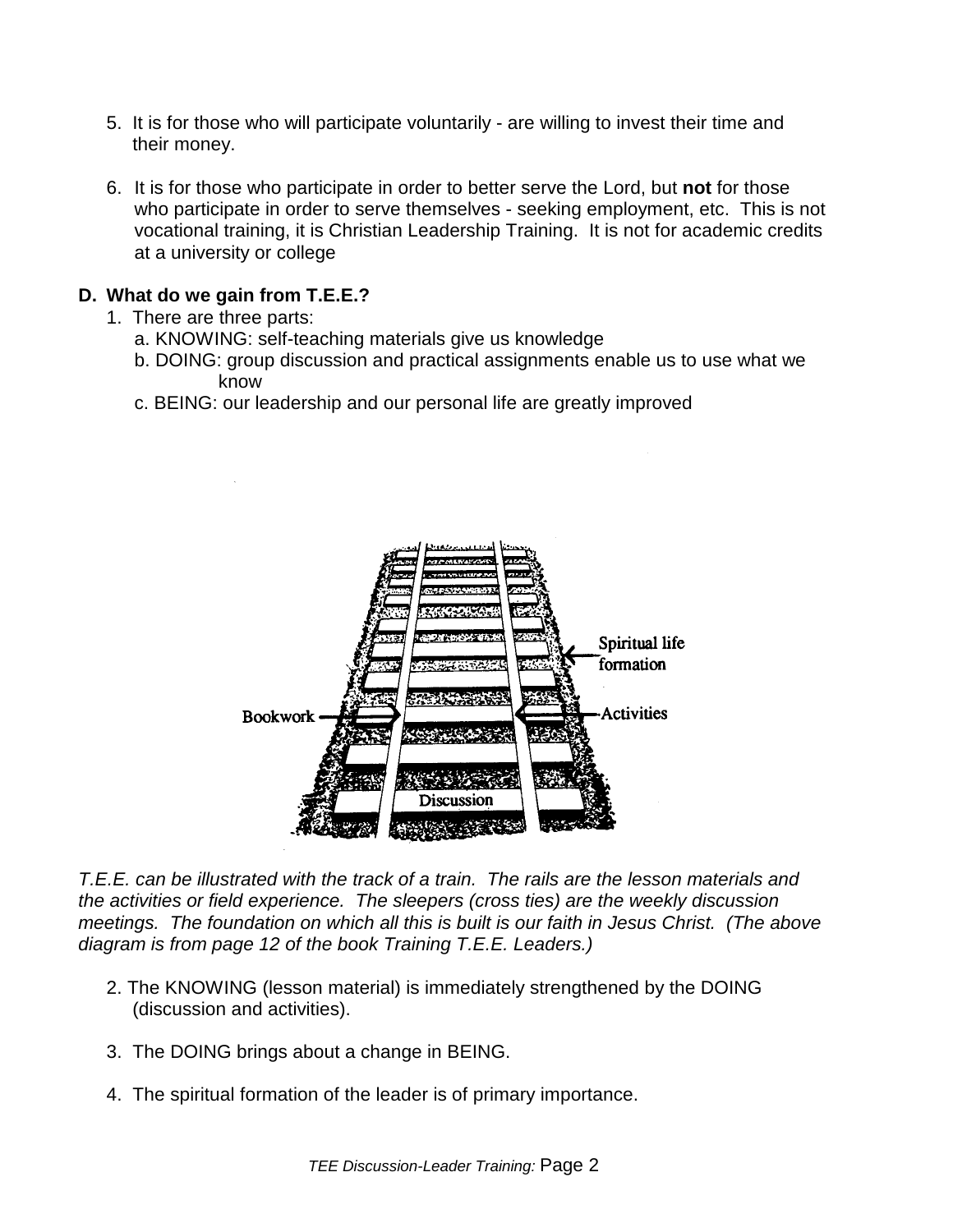5. Leadership development takes place in three ways:

a. **Self-teaching Materials**: The student has his or her own study book or audio cassette. The Bible is the primary text. The lesson materials are only a guide. The student is not to memorize the material, but to understand and question the material to be sure it is God's truth. The lesson materials will challenge him to think about his own life and his leadership responsibilities. It will encourage him to raise useful questions for discussion in the weekly meetings.

b. **Discussion**: Each week the students meet with the discussion leader. The discussion time will:

- (1) increase understanding
- (2) raise useful questions that need to be answered
- (3) help all, including the leader, to understand how the lesson relates to their life and to their leadership responsibility.
- (4) discover practical solutions to problems within the congregation.

c. **Activities**: Field experience is necessary to make the learning real. Until something is used it is not fully understood. It is not fully learned until it is a part of the life and work of the learner. TEE study materials are for those who are actively leading in the congregation in some way.

- 6. The outcome of learning through TEE:
	- a. self-teaching materials give knowledge
	- b. discussion brings:
		- (1) self-evaluation
		- (2) group-evaluation
		- (3) practical solutions to problems
		- (4) ownership of the solution.
	- c. field experience
		- (1) discovers the practical skills of your leaders
		- (2) develops the leadership skills (gifts) of your leaders
	- d. The total experience builds up each leader spiritually if he allows the Word of God and the Holy Spirit to guide him. This is why voluntary participation is necessary. If the leader desires to grow spiritually, TEE will help him to do so.

**DISCUSSION:** Divide into groups of five. You will meet with this same group of five people every time there is a group discussion.

Discuss the question below in your group and appoint someone to bring a report to the assembly. You have five minutes to discuss the question and prepare a report.

**FOR DISCUSSION:** Why is the T.E.E. method a good way of training church leaders?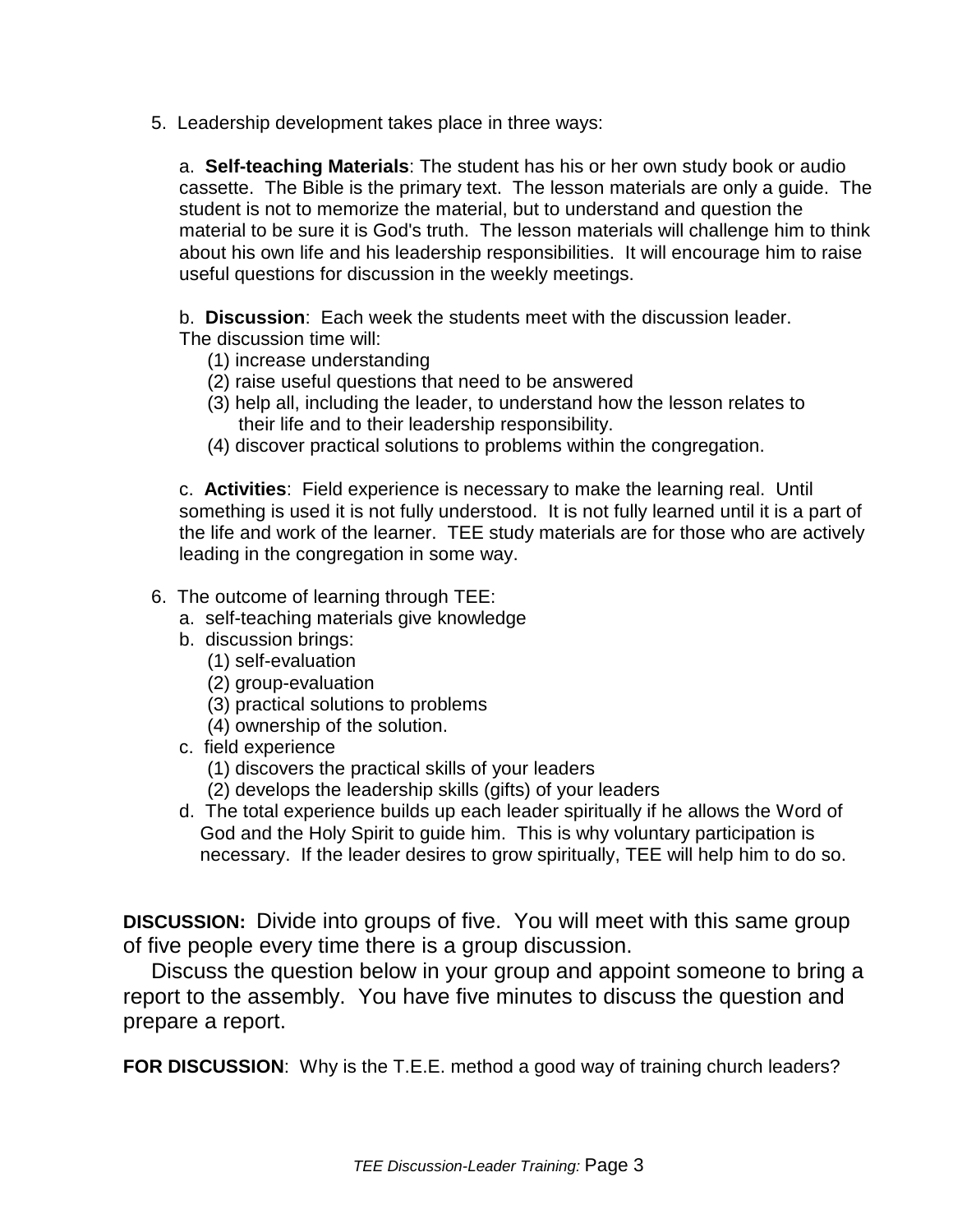### **B: WHAT MAKES TEE DIFFERENT?**

#### **A. Compared with resident training:**

Most of the training for church leadership takes places in resident programs in universities, colleges, seminaries and Bible schools. This type of training and the extension method each have their strengths and their weaknesses. Below is a comparison. Note: not all statements are true in every case.

#### **RESIDENTIAL TRAINING EXTENSION TRAINING**

"pre-service training" The service training" by the service training"

#### **choice of students**

- a. mostly young people a. mostly mature people
- b. sent by self or a church b. chosen by the local congregation
- c. mixed motivations c. high motivation
- 
- 
- b. separated from the congregation b. serving in a congregation
- 
- 
- 
- f. 3 to 4 years f. 5 years
- 
- 
- d. dropping out is a shame d. withdrawal is less embarrassing

#### **circumstances of students**

- a. leave home a. stay with family
	-
- c. all day for studies c. 1 hour daily for studies
- d. study in peace d. study within real life circumstances
- e. little practice in congregation e. much involvement in society and
	- in local congregation
	-

#### **ways and means of learning**

- 
- 
- c. discussion with professor **c.** discussion with group
- 
- 
- 
- g. 5 to 8 subjects at once g. one subject at a time
- a. emphasis on theory a. emphasis on practical
- b. lecture by professor b. self-teaching materials
	-
- d. professor gives the answers d. the group finds their own answers with the supervision of the leader
- e. library research possible e. seldom access to good library
- f. student-teacher relationship f. learner-mentor relationship
	-

#### **expenses**

- a. student struggles and/or is supported a. student continues to work
- b. high expenses b. small fees
- -

#### **results**

- a. book knowledge which may or may a. servant skills developed with not develop into practical skills example approach to needs
- b. research skills developed, but student b. develops good study habits under enjoys luxuries he cannot maintain entity difficult circumstances
- -
- 
- 
- 
-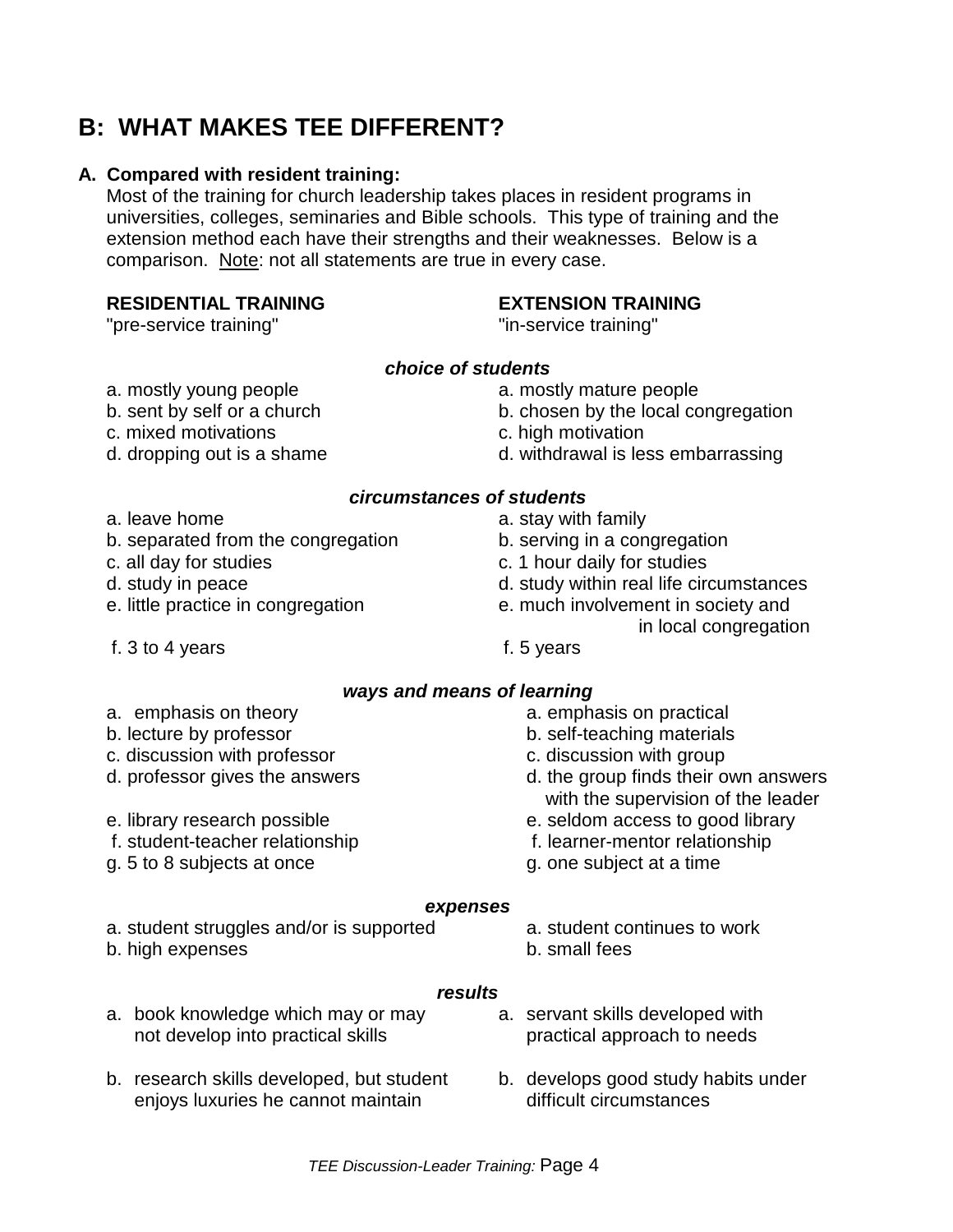- c. prepares for scholarship c. prepare for servant-leadership (become experts in Bible knowledge)
	-
- d. develops one-man authority leaders d. develops team leadership within the congregation

**NOTE**: Would your prefer to be the coach of a winning team or the boss giving orders to untrained workers.

#### **B. Compared with correspondence courses:**

Discussion meetings and practice in the church are not required. However, if a resident school or TEE are not possible, correspondence is a good option.

#### **C. Compared with night school:**

They are a form of resident school which may allow the student to continue working to support himself and his family. But, the classes will be mostly lectures with little time for discussion. There may be no practical experience, no solutions to local problems, no ownership of those solutions and no team leadership developed.

#### **D. Compared to apprenticeship:**

If the apprenticeship is combined with supervised reading assignments it can be similar to TEE. However, the many benefits of group discussion are missing.

#### **E. Compared to a short term Bible institute:**

A one or two month short-term residential training does not develop research skills. Christian fellowship is strong. It could be combined with TEE courses to help develop servant-leadership skills on a practical basis.

**DISCUSSION:** Divide into your groups of five and discuss the two questions below. Appoint someone to bring a report. You have ten minutes to discuss the questions and prepare a report.

#### **FOR DISCUSSION:**

1. What are the strong points of TEE as a method of training? What must not be missing if it is to compare favorably with other methods of theological training?

2. Which elements of TEE can be introduced into other ways of training, and which elements of other ways of training can be combined with TEE?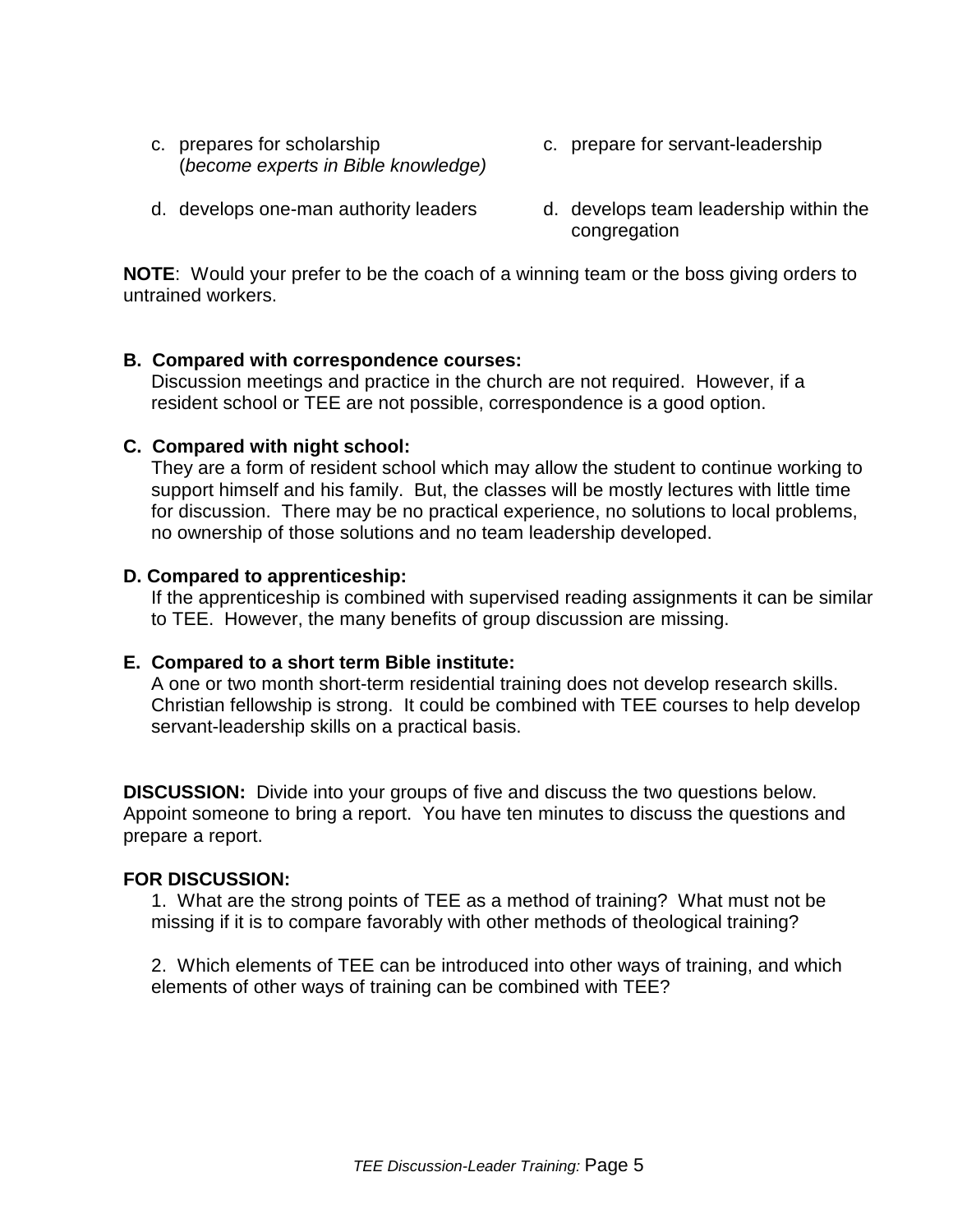## **UNIT 2: PROGRAMMED INSTRUCTION**

The self-teaching materials are important. They must replace the classroom teacher. They must enable the student to learn and understand important information. They must challenge the student to begin the application in his own mind.

Different kinds of materials are used for home study in the TEE method of training. Some use text books with a guide book to help the student learn. Others use workbooks which contain information, Bible references and questions. Some use videos. However, the most effective self-teaching materials are called **programmed instruction**. These materials are more difficult to prepare, but they give the best result in helping the student learn important facts that he will use during the discussion time.

#### **A. WHAT IS PROGRAMMED INSTRUCTION?**

Programmed instruction materials have a specific purpose for each lesson. Information is given in small steps and the student is able to understand each step clearly as he proceeds to the final purpose of the lesson. When he finishes the lesson, he will understand one topic or one idea well enough to discuss it intelligently in the group meeting.

The lessons are divided into **frames** which are like building blocks. Each frame builds on the information learned in the previous frame. When the learner finishes the lesson he understands why a certain fact is true. The learner is not encouraged to memorize, he is encouraged to understand.

A programmed lesson is divided into frames that contain the following:

- a. a small bit of information
- b. a question that causes the learner to think about the information and show that he understands it.
- c. a confirmation which lets the student know that he answered the question correctly.

Below is an example of programmed instruction:

| <b>Information</b> | 1. God wants people to know his will through preaching.<br>His will is revealed in the Bible. When we prepare to<br>preach, we must start with something that God says. This<br>means we must choose verses from the Bible to preach about.                                             |
|--------------------|-----------------------------------------------------------------------------------------------------------------------------------------------------------------------------------------------------------------------------------------------------------------------------------------|
| question           | Can you preach a good sermon by only telling about something<br>that happened to your friend?                                                                                                                                                                                           |
| confirmation       | 2. Something that happened to your friend is not God's word.<br>That alone will not make a good sermon. However you may<br>use it to explain something from God's word. Paul told<br>Timothy, "Preach the word". God's word is in the Bible.<br>That is where you will get your sermon. |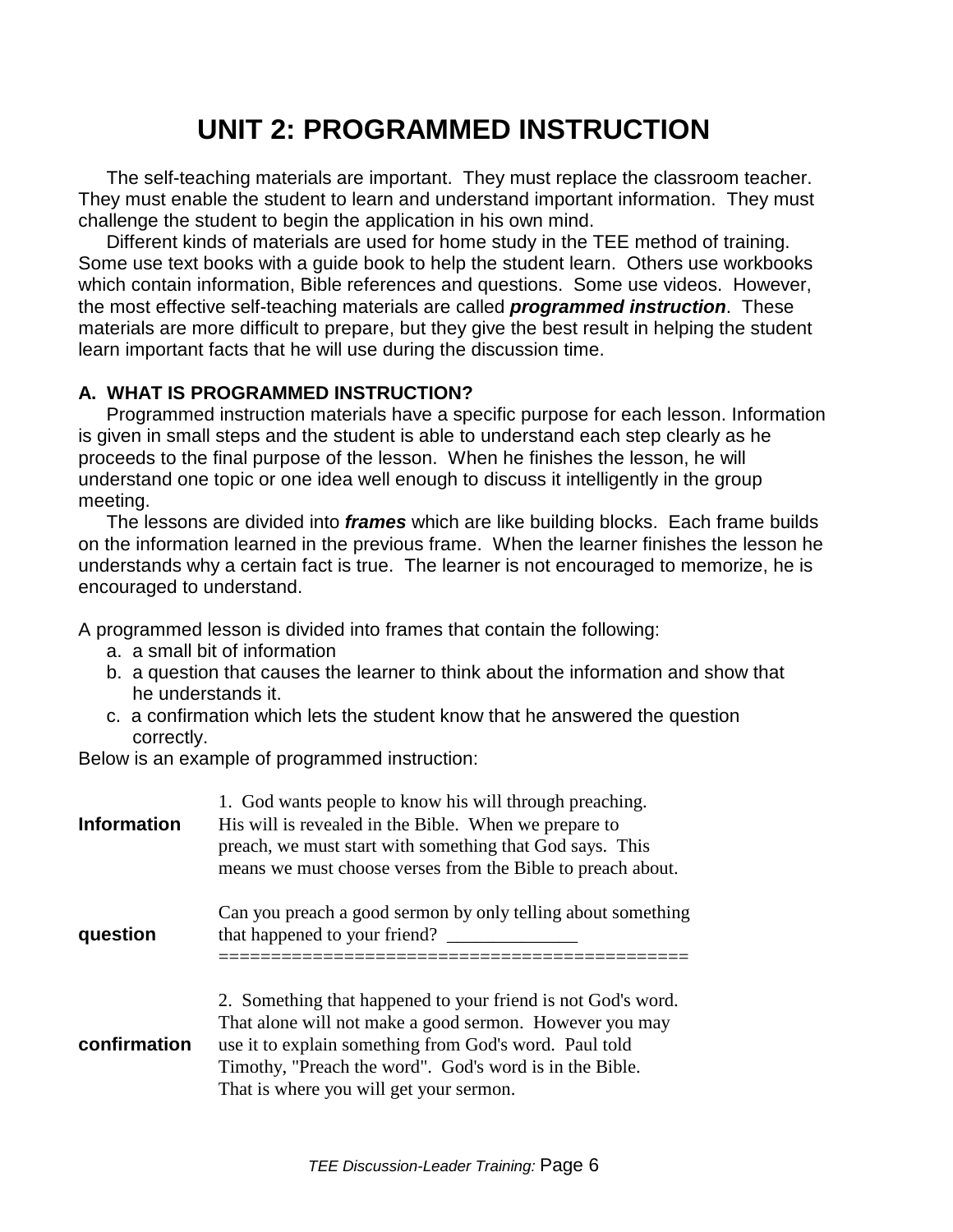The information given in each frame is small. The question forces the learner to think about the information and use it to make a decision. The confirmation lets the learner know if he correctly understood the information.

The confirmation makes programmed instruction different from other study materials. It is also the most important part. The student knows immediately whether he understands the information. If he answered the question wrongly, he can reread the small bit of information and rethink it again. He can look at the confirmation which will help him to understand why a certain fact is true. This way he corrects his thinking as he goes and he does not get lost or confused as he tries to understand a larger topic.

With other study materials the student does not know if he fully understands a topic until he gets to the class room. If he was confused from the beginning of the lesson, he has a long way to go before he understands the basic facts. The classroom time is spent in helping the student understand the facts instead of helping him to apply the facts to his life.

The student's understanding is confirmed each step of the learning process. He is encouraged every time he sees that he understood the information correctly. Learning becomes fun instead of a challenge or a mystery that he must struggle to solve. Programmed instruction enables the learner to come to the weekly meeting with confidence that he understands important facts about the topic for discussion.

#### **B. THE CAREFUL PREPARATION OF PROGRAMMED INSTRUCTION**

Programmed instruction is the most difficult to prepare. The reason for this is that the book does more than give out information. Each small bit of information must be written in such a way that the student can immediately understand it and use it. The questions must be written in such a way that the student will use the information in making a decision. The confirmation must be written in such a way that the student knows if he understood the information.

 When the materials are written, the author considers the culture and the educational background of his prospective students. The lessons are written on a level that can be understood by all. Topics are chosen that are relevant to the needs of a particular culture or world view. The topics are approached in a way that will show their relevance to the particular culture or world view.

In addition to this, the lesson materials are tested in real learning situations to see if they are properly understood and if they really produce the correct results that are intended. Usually the materials are edited and rewritten several times during the testing process. The materials are published for distribution only after they have been thoroughly tested and proven to be effective.

#### **FOR DISCUSSION:**

- 1. What things should we look for when we choose self-teaching materials for TEE groups?
- 2. How does programmed instruction materials prepare the learner for the weekly discussion meetings?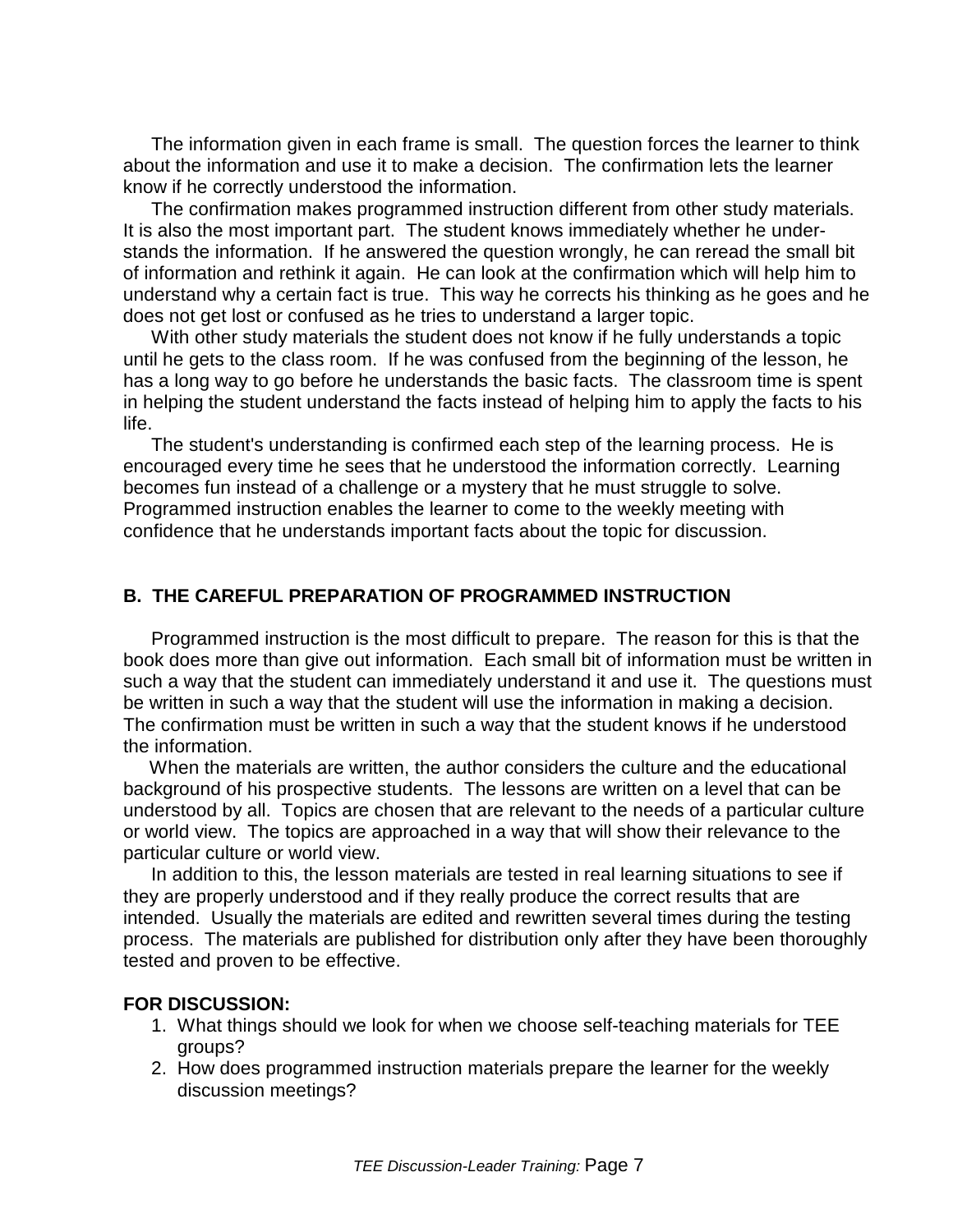# **UNIT 3: ADULT LEARNERS**

### **A: WORKING WITH ADULT STUDENTS**

Group leaders need to know how learning takes place. In TEE the target group is leaders within the local congregation. Learning takes place through home study, group discussion and field experience. In the group discussions, learners interact by sharing ideas, thoughts, discoveries, beliefs and experiences. The learners are adults. They are different from youth or children. It is important for us to understand how adults learn and how they approach learning.

### **1. RESPECT YOUR STUDENTS' ABILITIES TO DISCOVER AND BE CREATIVE**

Traditionally a class was a place were the teacher gave information and the student took it in. Students were regarded as empty containers that the teacher filled with information. The student did not speak much. The student was thought to have no ideas, experiences or skills of his own. The student was expected to learn (memorize) and not to ask questions or to challenge any statements of the teacher. This approach to education is now changing.

It is a fact that every student has natural skills. Every student has the ability to discover and to be creative in his own way. When these are encouraged and utilized the results are dynamic. The student takes ownership of what he learns. It is not something that he memorizes. It is something that he understands and uses.

#### **2. FOUR CHARACTERISTICS OF ADULT LEARNERS**

There are four characteristics that are common to most adult learners. An understanding of these characteristics will make you a more effective discussion leader. The four are listed below. We will discuss them one at a time.

- A Willing to Change or Resistant to Change
- B. Motivated to Learn or Not Motivated to Learn
- C. Discussion Is Open And Free or It Is Protective
- D. Feels Unable To Learn or Is Unwilling To Learn

#### **A. Willing to Change or Resistant to Change**

(1) Adults are more resistant to change than youth. Their beliefs and world view have been formed and are a part of their way of living. Tradition may have a firm hold over the adult and control the way he thinks, speaks and behaves. He sees everything through the eyes of his traditional beliefs.

(2) Peer pressure is strong for an adult. "Peer pressure" means those forces in life that encourage someone to want to be the same as everyone else. Adults are afraid to be different. To act different brings the risks of ridicule, scorn, embarrassment, rejection and even punishment.

Examples of peer pressure from the Bible: (read only 30-33) a. Joshua and Caleb standing up against the ten - Numbers 13:1-33 & 14:1-4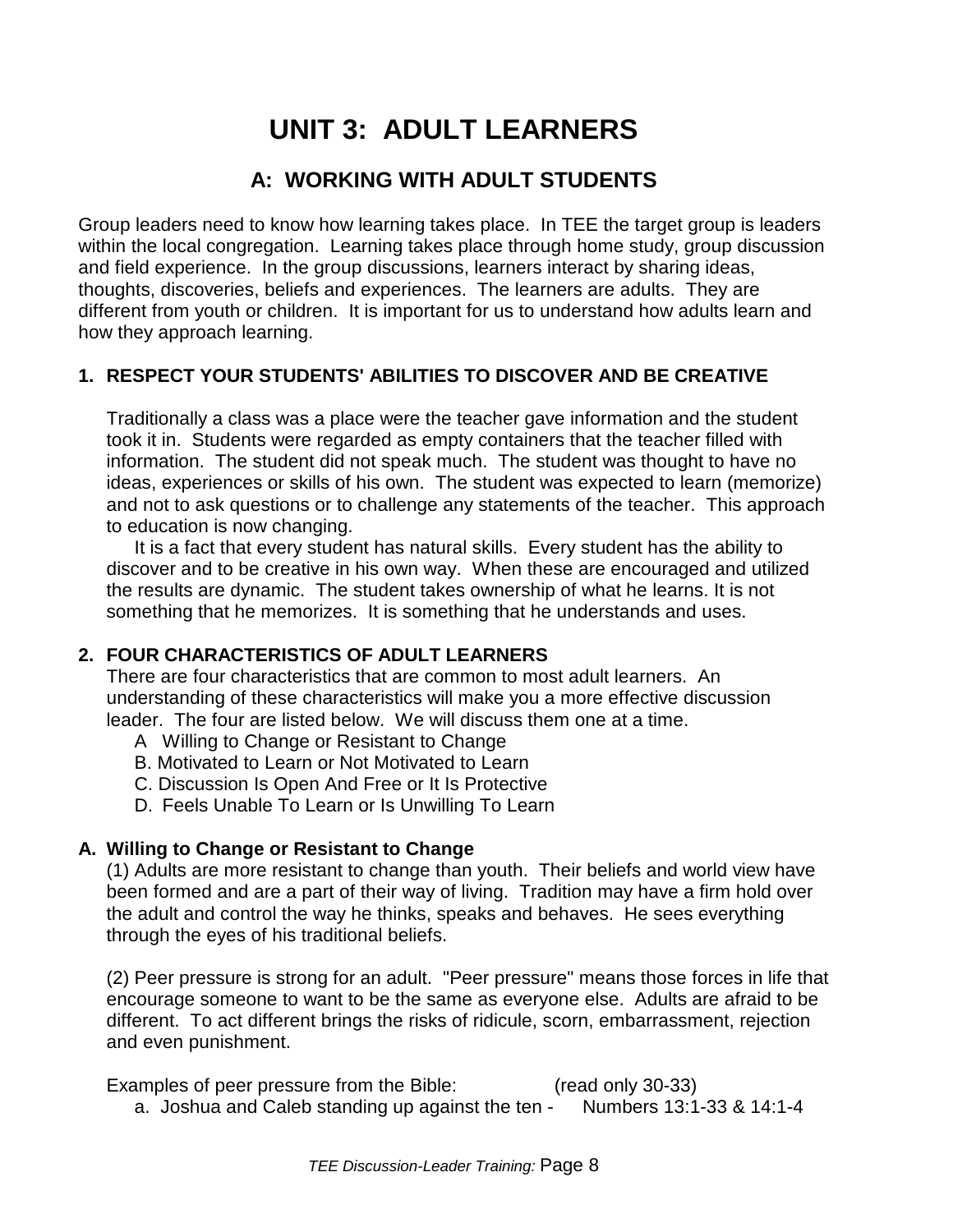- b. Group pressure from Israel to choose a king 1 Samuel 8:1-9
- c. Daniel and his friends to eat rich food Daniel 1:8-21 and 3:1-30

(3) Adult habits and attitudes are more fixed. It has always been done this way so why should it be changed? Adults are comfortable with the way things have always been done. New ideas and practices are not easily accepted. The adult may not be able to give you a logical explanation as to why he does not like the new idea or practice, but emotionally he feels a resistance to it. In frustration he will answer, "This is just the way we are!"

(4) What can the TEE leader do to over come this resistance to change?

- a. Accept the adult's beliefs and give due respect to him
- b. Encourage him to think about **why** he thinks or acts in a certain way. This is best done through discussion.
- c. Lead him to compare his reasons with what the Bible teaches.
- d. Use questions to help the adult see the reason in Scripture for doing something a better way - God's way.
- e. Use questions to help the adult see the blessings that might result from following a scriptural approach and also the consequences that might result if the scriptural principles are not followed. **We have no right to condemn someone for their thoughts and actions until we can show them a better way to deal with the problem.** (example: elders drunk on palm wine)
- f. Be sure to reinforce the positive attitudes and actions of the adult. There are good things in every culture. Some traditions are beneficial and they are not condemned by God's word.
- g. In response to the statement, "This is the way we are," ask the question, "That is true, but is this the way God wants us to be?"
- h. Remember, an adult will not change his action or his attitude unless he sees  **for himself** that the reasons for change are more important and beneficial to him than the ways he has always done things.

#### **B. Motivated to Learn or Not Motivated to Learn**

- 1. Some things that contribute to a high motivation:
	- a. He has voluntarily given of his own time, money and effort.
	- b. He has problems in his daily life and he wants to find solutions.
	- c. As an adult, he wants respect.
- 2. Some things that hinder or suppress motivation:
	- a. The adult may have a bad attitude toward the group leader.
	- b. The adult may have definite ideas about what he wants to learn. If these felt needs are not being met, discussed or considered to his satisfaction, his motivation to learn drops.
	- c. The adult has acquired much experience and knowledge over the years. He has definite opinions that he wants to express. If there is a lack of freedom to express these opinions, his motivation to learn will decrease.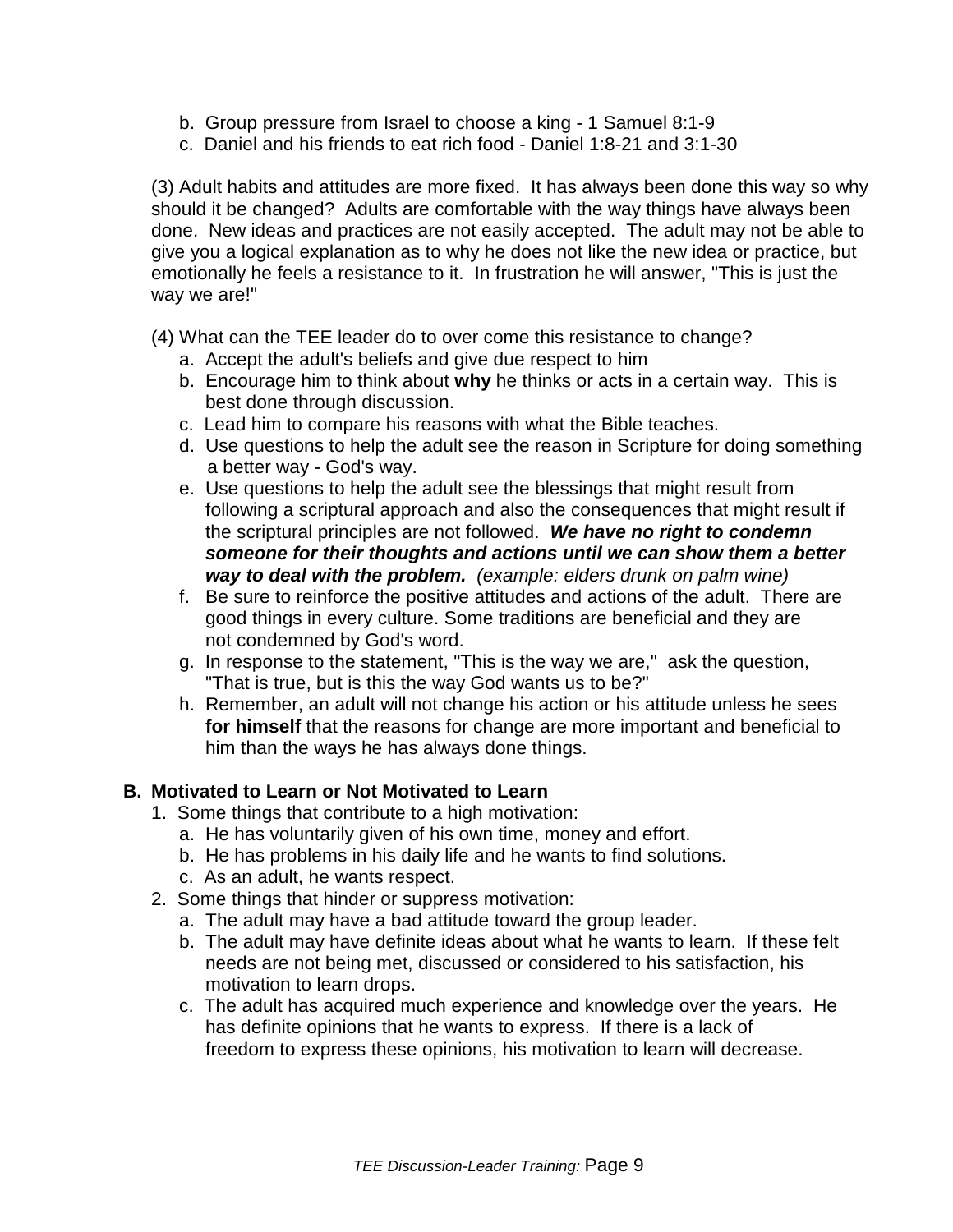- 3. What can the leader do to encourage the adult to learn?
	- a. Deal with subjects that focus on the learner's real-life needs and problems. Encourage the learner to bring his own questions for discussion as long as they involve the topic under discussion.
	- b. Use the discussion method so that the learner has freedom to express his/her opinions.
	- c. Show respect to each learner and his/her opinions. Be open to learn from everyone in the group.
	- d. Be sure that you, the leader, do not show favoritism to any one member of the group.

#### **C. Discussion Is Open And Free or It Is Protective**

1. **The ideal Christian community is** a group where members accept each other even if they do not agree on everything. We serve the same Lord and we therefore work together to build the Kingdom. We are not a group of saints trying to prove our purity and holiness to each other. We are a family of weak individuals who help each other to overcome sin. We openly share our deepest burdens, problems, temptations and concerns without feeling the threat of criticism or attack from other members of the group. We build each other up with Christ as the head.

2. **The reality within the Christian community is** that there is often intolerance of others who do not agree with us or who struggle with sin and other problems in life. Too often Christians set out to prove their holiness to others and end up hiding their true problems for which they need the help and encouragement of others. Sometimes an individual will be critical of others in order to exalt himself and hide his real problems.

- 3. What can the group leader do to encourage open discussion?
	- a. Don't reveal your surprise or shock when a student brings out a practice or situation in the congregation that is intolerable from the Christian viewpoint.
	- b. Don't be discouraged when you learn of such intolerable situations. Remember that God is at work among his people and he will work it out if we give it time.
	- c. Be aware that it takes time for people to change. It may take weeks, months or even years for people to change.
	- d. Pray that God will enable each member of the group to be open and humble with each other.
	- e. Your own attitude of humility and willingness to share your own fears, shortcomings and faults will encourage others to do the same. Sometimes you can lead the way to a more open discussion by sharing a personal problem that applies to the topic.
	- f. Be positive in your approach. Encourage others by praising God for what has been done in their lives. Don't look for faults, but look for progress in spiritual growth. Let this be the focus when members reveal their problems.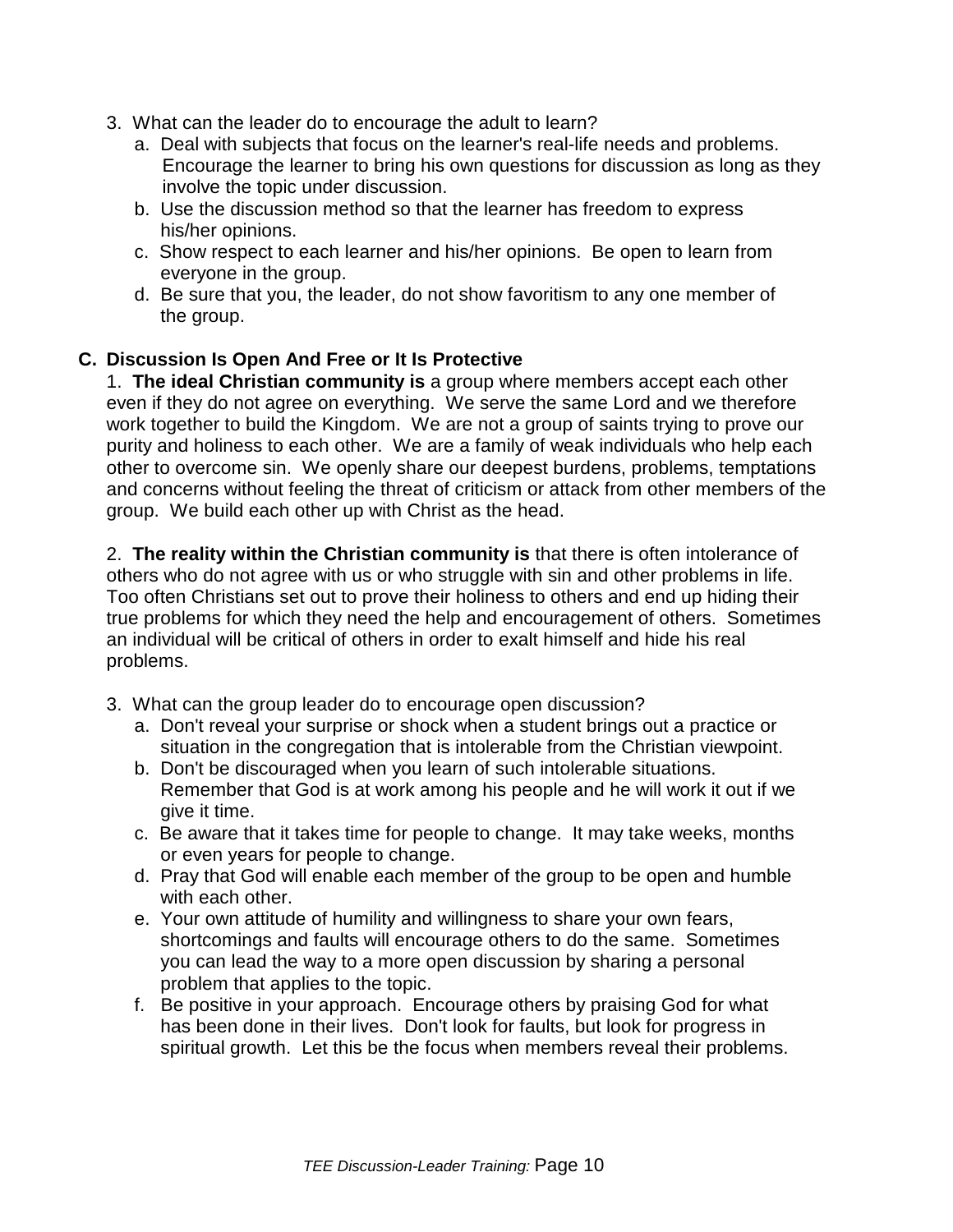#### **D. Feels Unable To Learn or Is Unwilling To Learn**

(1) The adult may have spent some earlier years of his life studying in formal educational institutions. However he has been away from the class room for some time and may feel he is no longer able to study and learn. In his heart he may be saying, "Why should I learn new things when I am old?" He may also fear that he will show his ignorance to the others if he tries to be a part of the group. He is an adult who is to be respected, but he fears he may lose the respect of others when he tries to compete in a learning situation. He may not be able to keep up with the others.

- (2) What can the group leader do to help the learner who feels unable to learn?
	- a. His basic need is assurance. He needs to be convinced that he is still able to learn. He needs to realize that he will gain respect when he shows a desire to learn and to improve his ability to lead.
	- b. Show the adult learner samples of the lessons so he can see how easy they are to understand and use.
	- c. Invite the adult learner to join the group as an observer so that he does not feel threatened by the group. Thus he will see for himself how he can benefit from the group and easily take part.
	- d. Consider older men in the Scriptures who learned from God: Moses was 80 years old when God called him to learn new things and become the leader of the nation of Israel (Exodus chapter 3).
	- e. Your personal attitude toward the adult learner will either be an encouragement or a discouragement to him. Help the adult learner to feel relaxed and wanted in the group. Give special attention and encouragement where needed.

(3) A different response may be that he feels he does not need to learn. He is mature and he is respected already. He is content with who he is and how he does things. He feels no need to change his life or improve his abilities. In his heart he is saying, "Let the youth pursue this thing, but I personally don't need it."

- (4) What can the group leader do to help the adult who is unwilling to learn?
	- a. This person needs to be challenged instead of encouraged.
	- b. Show him that no one has arrived at his full potential.
	- c. Consider Paul's statement in 1 Timothy 1:15 and Philippians 3:12-16.
	- d. Challenge what he already knows and diplomatically point out areas where his life and knowledge of God's Word need development.

#### **FOR DISCUSSION:**

1. From your experience in learning or teaching (or both), how true are these characteristics in adults? How have you dealt with such problems?

2. What are some other problems with adult learners that have **not** been mentioned? How can those problems be dealt with?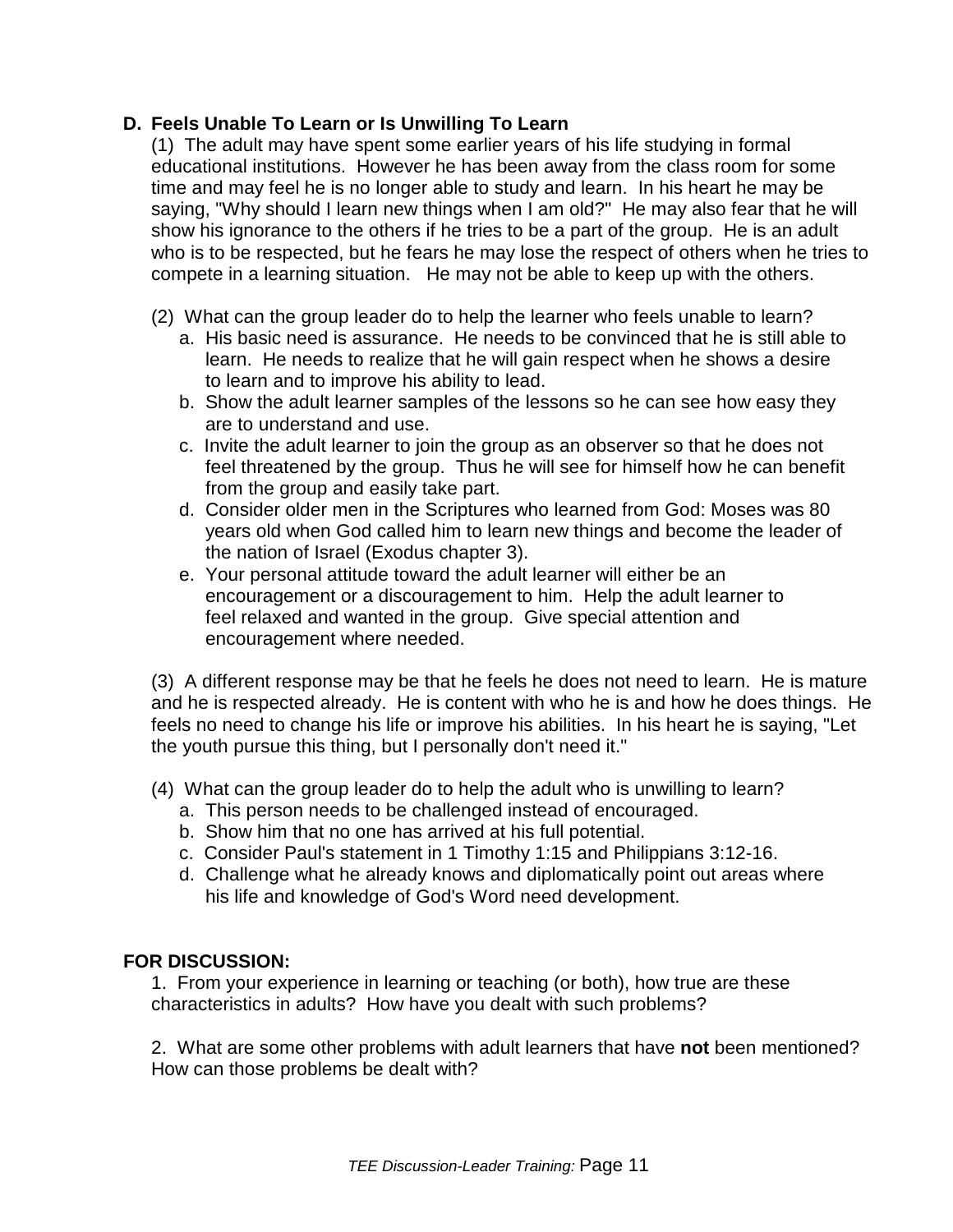### **B: KNOW YOUR STUDENT'S BACKGROUND**

Each member comes from a different environment. They may all be from the same ethnic group, village and culture, but their home life, physical setting, religious background, value systems and other things could be different.

#### 1. **HOME LIFE**

Was his early childhood happy and stable or was it filled with change and strife? The contributions to discussion from a person brought up in a Christian home will be different from the person brought up in a non-Christian home. One may have good experiences while another may have bad experiences. The leader will need to be patient with the one who has particular needs. The person will need guidance that is given through love and patience.

Are the members single, married or divorced? How many marriages have they had before? How many children do they have? How old are the children and what problems have they brought into the family? Knowing these facts will help the group leader to be sensitive to the feelings and needs of each member.

#### 2. **PHYSICAL SETTING**

Some members of the group may not have a quiet peaceful house that will enable them to study well. The leader must be aware of these handicaps and make allowances for them. He should be careful that there is no jealousy among members because of differences in income or housing.

#### 3. **RELIGIOUS BACKGROUND**

A person's religious upbringing greatly affects his outlook on life. What a person learns as a child is not forgotten. If the things a person learned as a child conflict with the Word of God there will be barriers that must be overcome. He will have to change his attitudes, actions and beliefs. This will take careful and patient guidance. If the leader is not aware of these barriers, he may be wasting his time in discussion.

The leader will gain the confidence and respect of the group members when he shows respect and understanding of their religious background. When it conflicts with the Word of God he must deal with it in a diplomatic way. Discussion that makes comparisons and shows advantages and disadvantages will help the learner to discover for himself the value of God's Word.

#### 4. **VALUE SYSTEM**

Differences in value systems (what is important in life, attitudes and goals) will be the greatest when members come from different backgrounds. This will happen more so in cities and towns. The leader and everyone in the group must acknowledge these differences and give each other mutual respect and acceptance.

#### **FOR DISCUSSION:** (Divide into small groups.)

1. Each person in the group should share his own personal background under the headings above.

2. Think what it would be like if your group was a regular TEE class. Discuss possible problems that the leader of this group could face if he lacked the background knowledge you have just shared together.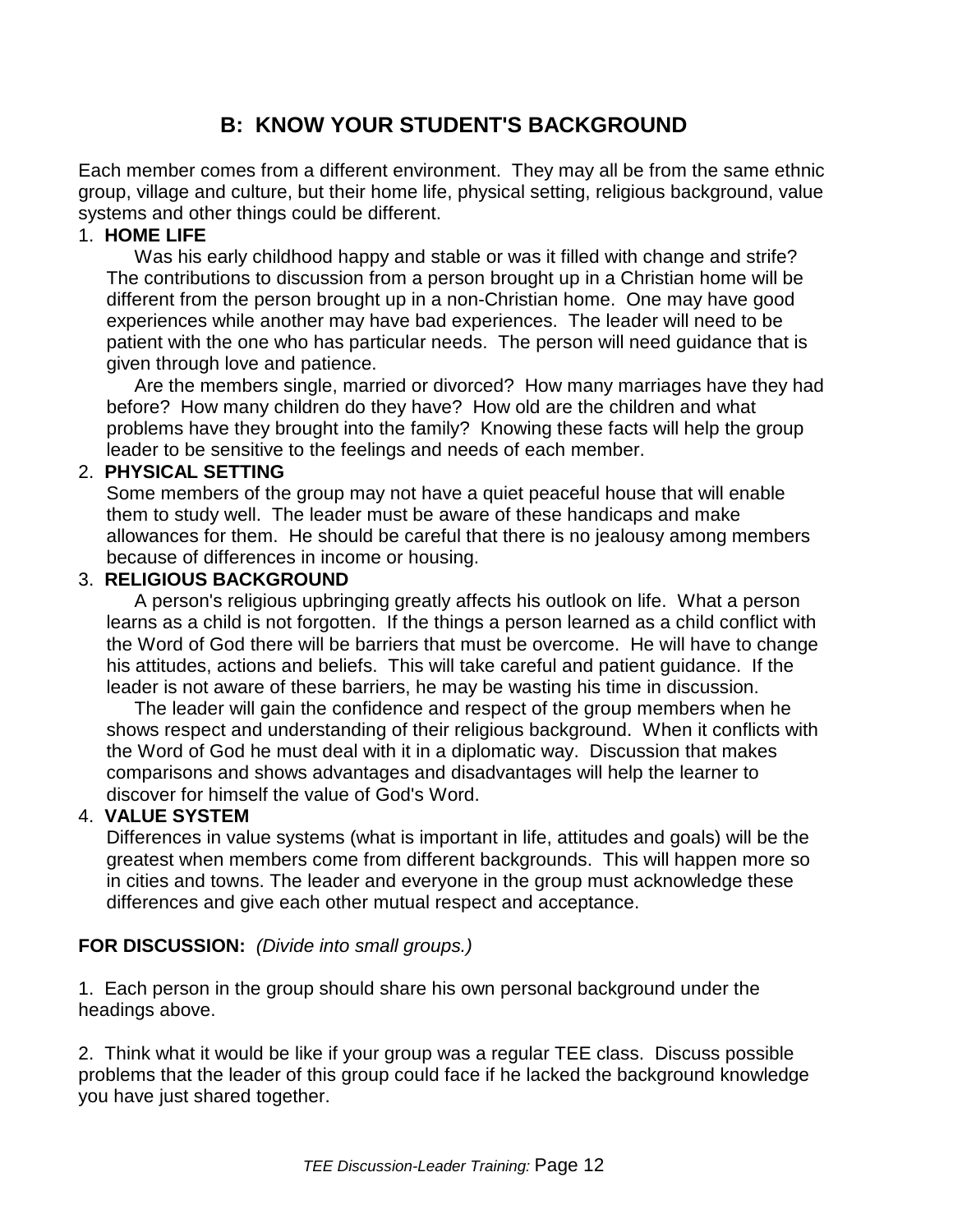# **UNIT 4: THE GROUP**

### **A. THE MEMBERS OF THE GROUP**

Each member of the group brings his own background, problems, needs and skills to the discussion. Each member is different. Over a period of time these differences become evident. Each member has his own part to play in making the discussion useful. Some are more active than others, but all add to the value of the discussion. It is helpful for the group leader to understand the different parts that individual members play in making the discussion effective. Some members will play one or two or even three different parts in a good discussion.

#### 1. **The initiator**: (visionary)

- He comes with an idea or a problem and proposes actions or procedures to take.
- He gets the discussion going.
- His weakness is that he is **not always** capable of following through on his own suggestion. These may be things he would like someone else to do.

#### 2. **Information Seeker**:

- He desires to learn the important facts and information.
- However he may only be interested in information and not application.
- Examples: a. Jesus and the lawyer Luke 10:25-37;
	- b. the rich young ruler Luke 18:18-24.

#### 3. **Information Giver**:

- He has a good knowledge of facts and offers useful information
- However his knowledge may only be intellectual and he does not see the application.
- Be aware that he may like to offer the information before others do because it gives him a sense of satisfaction (pride).
- Both the information seeker and the information giver must be challenged to make the application.

#### 4. **Opinion Seeker**:

- He wants to know the opinions and ideas of others.
- He does this for one of the following reasons:
	- (a) He is afraid to express his own findings and wants approval of the others before making his comments. He really has no opinion but is ready to join the group that is most popular. Such a person does not think for himself and can easily be swayed in a wrong way. He must be challenged to seek God's answer to a need or problem. Example: The Pharisees confronted Jesus and he responded with the question about the baptism of John the Baptist - Matthew  $21:23-27$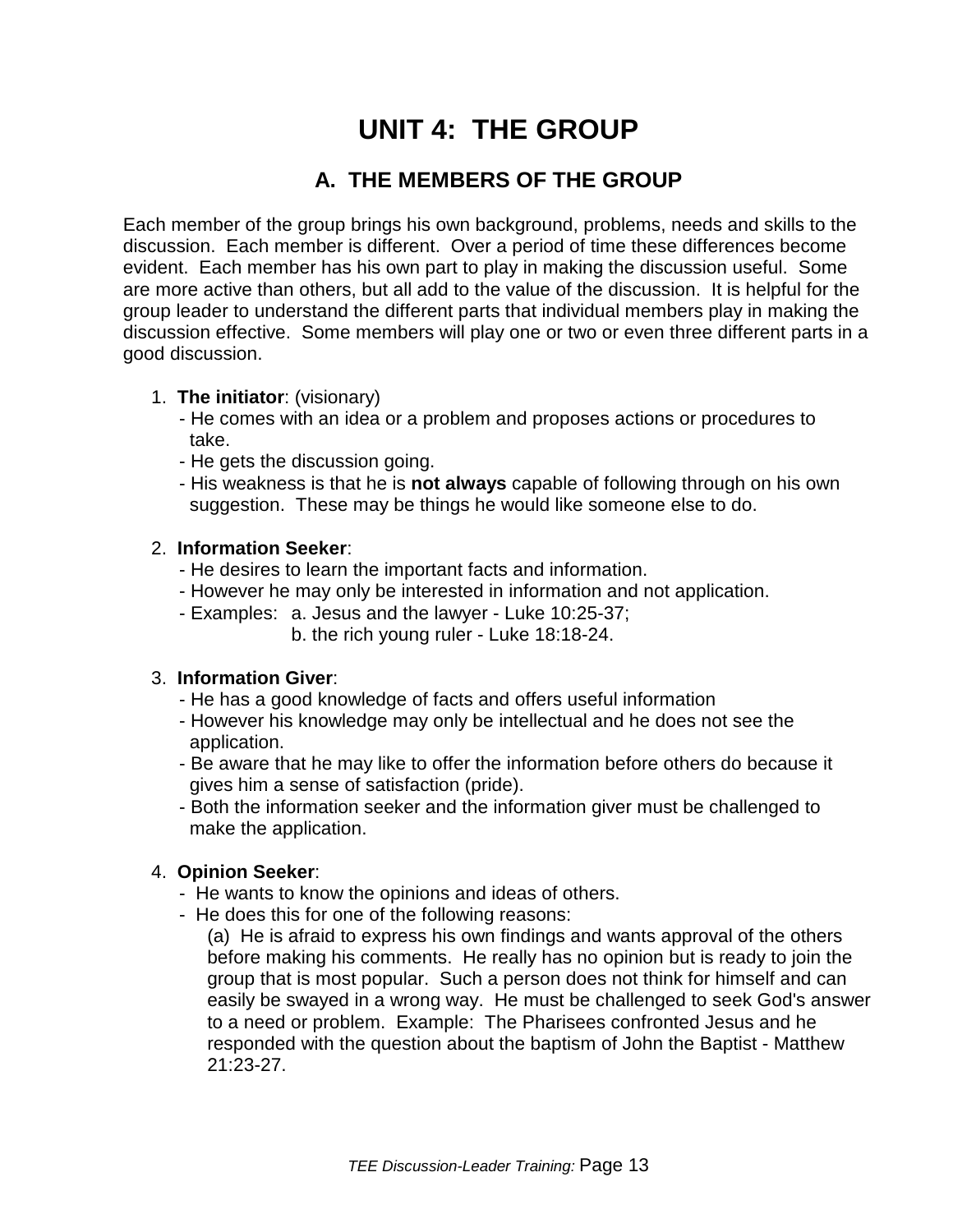(b) He has a sincere interest in others and their opinions. He is open to learn. Such people are good learners, but they must also be encouraged to share what they know and feel. Example: the disciples asked Jesus to teach them to pray - Luke 11:1-4.

#### 5. **Opinion Giver**:

- He is willing to answer the question of the opinion seeker.
- He is not afraid to share his thinking with others.
- His willingness encourages others to speak out.
- Be aware that his opinions may be based on what he beliefs and not on what the Bible says.
- The leader must challenge the opinion giver to back up his opinion with scriptural support.
- Example: James and John were quick to give their opinion to Jesus.
	- Luke 9:51-56: Samaritan village refused to welcome Jesus.
		- James & John wanted to call down fire to destroy the village.
		- Jesus does not use this method to solve problems.

#### 6. **Classifier**:

- He defines terms and offers solutions to problems.
- He brings the information down to a level where everyone can understand it.
- He is the one who tries to get the group to make a decision or agree on a plan of action.
- He has a way of being practical and seeing how things can be worked out.
- He makes good application of the discussion.
- Encourage the classifier, but be sure his conclusions are in agreement with the will of God revealed in the Bible.
- Example: Jesus explained the Parable of the Sower Matthew 13. (The disciples asked Jesus to explain the application of the parable.)

#### 7. **Elaborator**:

- He is able to develop ideas and meanings in a deeper or more complete way.
- He is one of the real thinkers in the group.
- He and the classifier are able to see a general principal that can be applied to other situations with the guidance and control of the Holy Spirit.
- Example: Jesus rebuked the Pharisees over the specific command to tithe Luke 11:42 ff. (The Pharisees tithed garden vegetables, but did not love their neighbors.)

#### 8. **Gatekeeper**:

- He points out when a person is not recognized or respected in the discussion.
- He is sincerely interested in the group process and wants everyone to have a part in the discussion.
- The group leader **must have** or **must develop** this skill.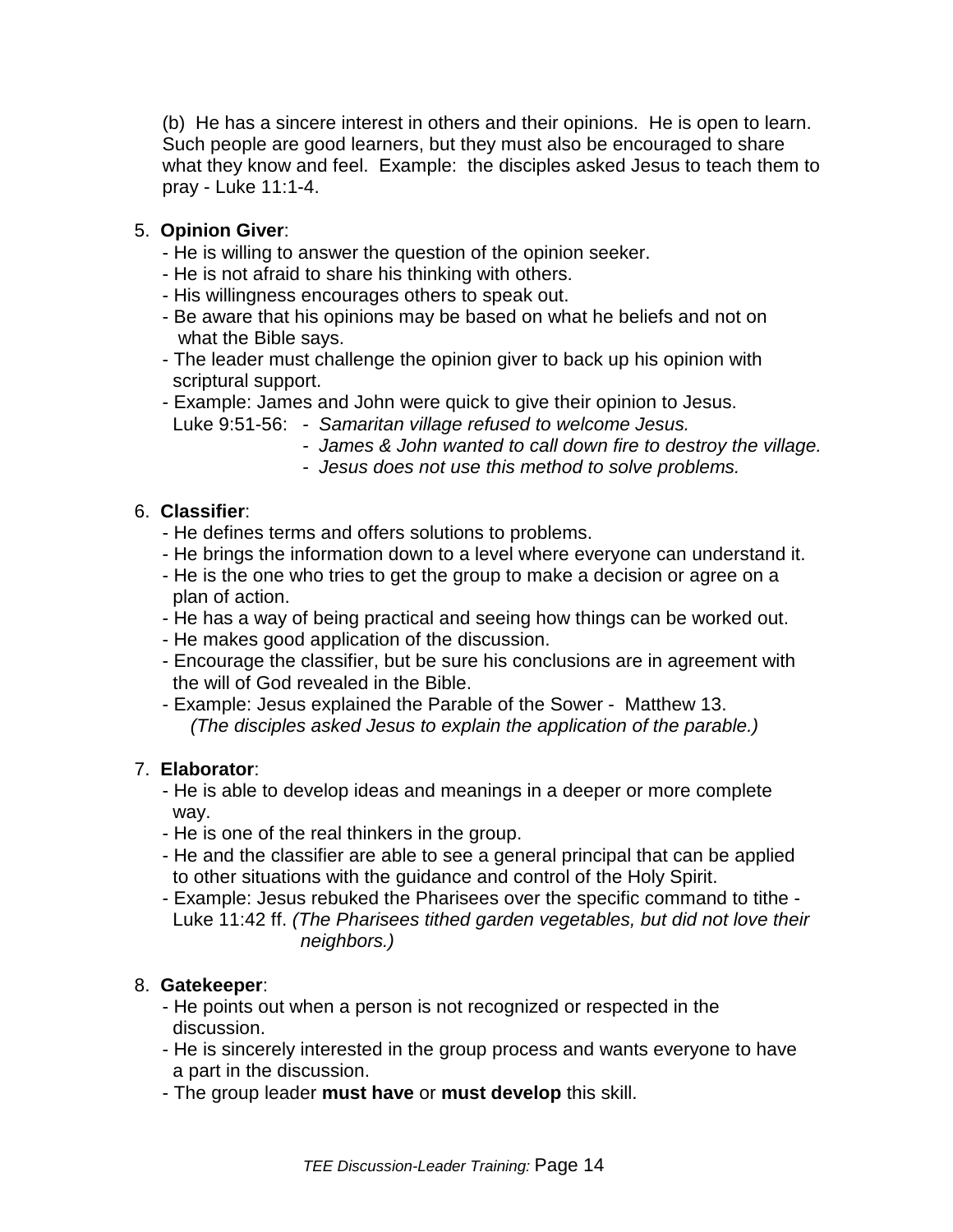#### 9. **Reconciler**:

- This is the peacemaker in the group.
- He seeks to bring compromise between different ideas.
- He is anxious to have a complete agreement on the subject.
- He tries to avoid or to "cool" emotional feelings during discussion.
- However, the leader must be careful that the group does not compromise God's will. We must not allow God's word to be weakened or misinterpreted in order to bring about compromise.

#### 10. **Summariser**:

- He provides the final word on the topic or problem.
- This work is usually done by the group leader.
- He is willing to accept the general consensus of the group even if it does not agree with his personal opinion.
- He must be careful that the general consensus is biblical and is in agreement with spiritual wisdom.

#### 11. **Chairman of the Group**:

- He keeps the group focused on the topic under discussion.
- He listens carefully and recalls facts in order to summarize them carefully for the benefit of the group discussion.

#### 12. **Encourager**

- He gives encouragement to the members of the group.
- He sees the positive side of a problem and gives hope.

#### 13. **Facilitator**

- He is creative in developing practical ways to meet needs.
- He is willing to use personal resources to enable action to take place.

A group is made up of individuals. Each has a part to play and a contribution to make in the discussion. The group leader must bring out the best in each individual so that all may benefit from the resources and skills within the group. The goal is to promote biblical learning, spiritual maturity, practical application and action.

#### **FOR DISCUSSION:**

1. From your experience, share practical examples (without necessarily giving names) of different people you have seen who possess these characteristics. Perhaps you could share how each type of person added to the welfare of the group, and how each was handled by the group leader.

2. From your experience, and observation of groups, suggest other characteristics not found in this list. What did they have to offer to the group? What potential problems were you aware of in dealing with them?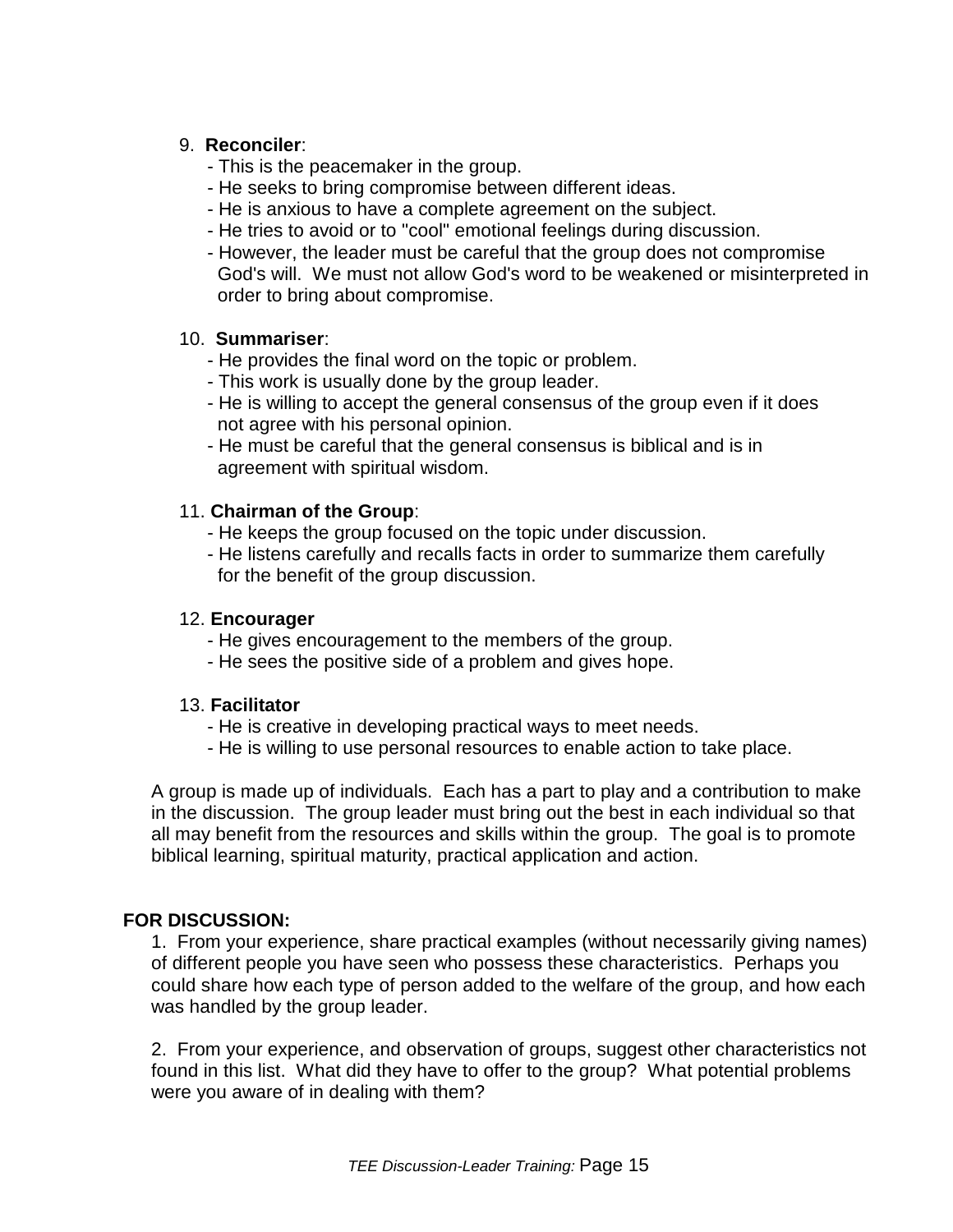### **B: THE DYNAMICS OF THE GROUP**

There are many factors that contribute to the dynamics (power) of a group. Each factor affects the success or failure of the group to reach its goal. The goal of the TEE group is for each individual to become more like Christ and for the group to learn how to work together as a team.

#### **A. The Numerical Factor:**

Learning is most effective when the size of the group is between 8 and 12 persons. Some people think that group discussion is useless for learning because all you do is share ignorance. This opinion is based on a false understanding of groups and how they function.

Group dynamics have shown that if there are 8 or more in the discussion, chances are very high (90-95%) that someone present will have the right answer to share. A group larger than 15 becomes difficult to control. When a group becomes too large, there will be students who will (a) be overwhelmed by the size of the group and not enter into discussion, or (b) not have the opportunity to share because of the large number in the group and the shortness of time for discussion. Larger groups also make it difficult for the leader to really get to know each member well. Also the members do not get to know each other well and may divide themselves into smaller social groups which hinders the unity of the group.

#### **B. The Motivation Factor:**

Members voluntarily join a TEE group with the idea that certain personal needs will be met. If those needs are not met in some way or to some degree, the members will not remain in the group. If the studies and discussion are directly related to their personal needs, their motivation to learn will be high. Effective TEE discussion begins with biblical truth but must lead to the way this truth affects and changes individual lives.

#### **C. The Participation Factor:**

This has been dealt with before, but cannot be overemphasized. If all members of the group are actively involved in the decision making process, the interest is high. If a member is not involved in the process, he loses identity with the group and becomes an outsider. A member must also be a contributor or he is not a real part of the group in his own heart and mind. Any decision that is made will not be his decision. It is necessary that all members participate in the discussion.

#### **D. The Time Factor:**

The longer the same people remain together as a group, the more they become united and effective in their efforts to learn. When a group is first formed, the people do not know each other very well. They do not feel free to share personal problems and needs. They fear embarrassment if they admit to a need and make a change in their life. They are afraid that their problems and needs will be made public knowledge by one of the members.

As the group members gets to know each other, a trust is built between them. They realize that everyone needs to change and they are there to help each other.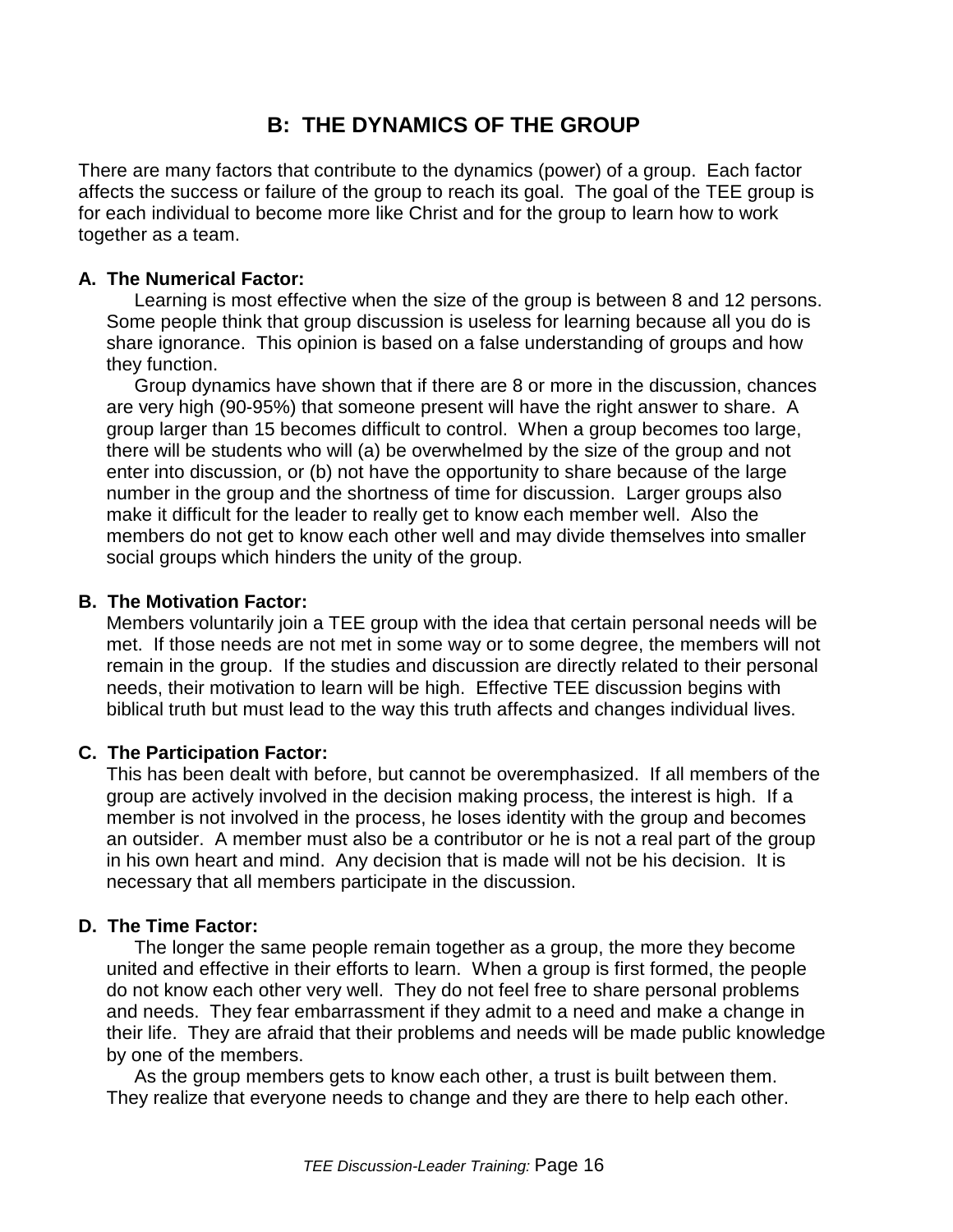They begin to share deep thoughts, doubts, hurts and even failures. They experience the sympathy and support of other members of the group. Together they solve individual personal needs and problems. Practical application of biblical truth becomes real and active.

If a new member is introduced into the group after this trust has developed, the atmosphere of the group will go back to its beginning stages because they do not trust the new member. It will take time for the others to accept the new member and to regain the trust they once had among themselves.

It is important to keep the same group together for a long period of time without a change of membership. Work on developing mutual trust. New members may be added later, but do it carefully and perhaps only once a year. New members can be refreshing and can add new vision and insight into a group. Let the Holy Spirit guide you concerning the addition of new members to a group.

#### **E. The Physical Setting Factor**

The physical seating arrangement of the members affects the dynamics of the group. The traditional approach of straight rows with the teacher at a desk in the front is not effective for discussion. In TEE discussion, the leader is also a learner along with the other members. All must appear on an equal basis.

The physical arrangement for seating should be made well before the group members arrive. The group leader should be physically situated as a member of the group and not in any physical position of leadership. Below are some possible ways to do it:

- 1. Arrange the correct number of chairs into a complete circle.
- 2. If a table is needed for the leaders materials, it should be set behind or beside the leader. He should never sit behind the table.
- 3. If there is a table or two tables joined together large enough for the whole group to sit around, then the chairs can be arranged around the table with the leader sitting in the middle of one of the long sides of the table.
- 4. If a blackboard is used, it should be part of the circle.

Every effort should be made to arrange the group in a circle. This enables everyone to see each other. Better communication takes place when members can see the facial expressions and body actions of each person in the group. Keep the circle as close together as possible. Do not allow anyone to sit behind or away from the group. A circle arrangement promotes discussion and encourages everyone to participate.

The environment of the meeting place is also important. There should be nothing to distract from the discussion such as noise, smell, observers or anything that could hinder or interrupt good, open discussion .

#### **F. The Biblical Factor:**

Often a discussion on a particular point can go for a long time with no conclusion or progress toward the truth. The reason for this is often that the participants are telling their own experiences and personal thoughts but little consideration is given to the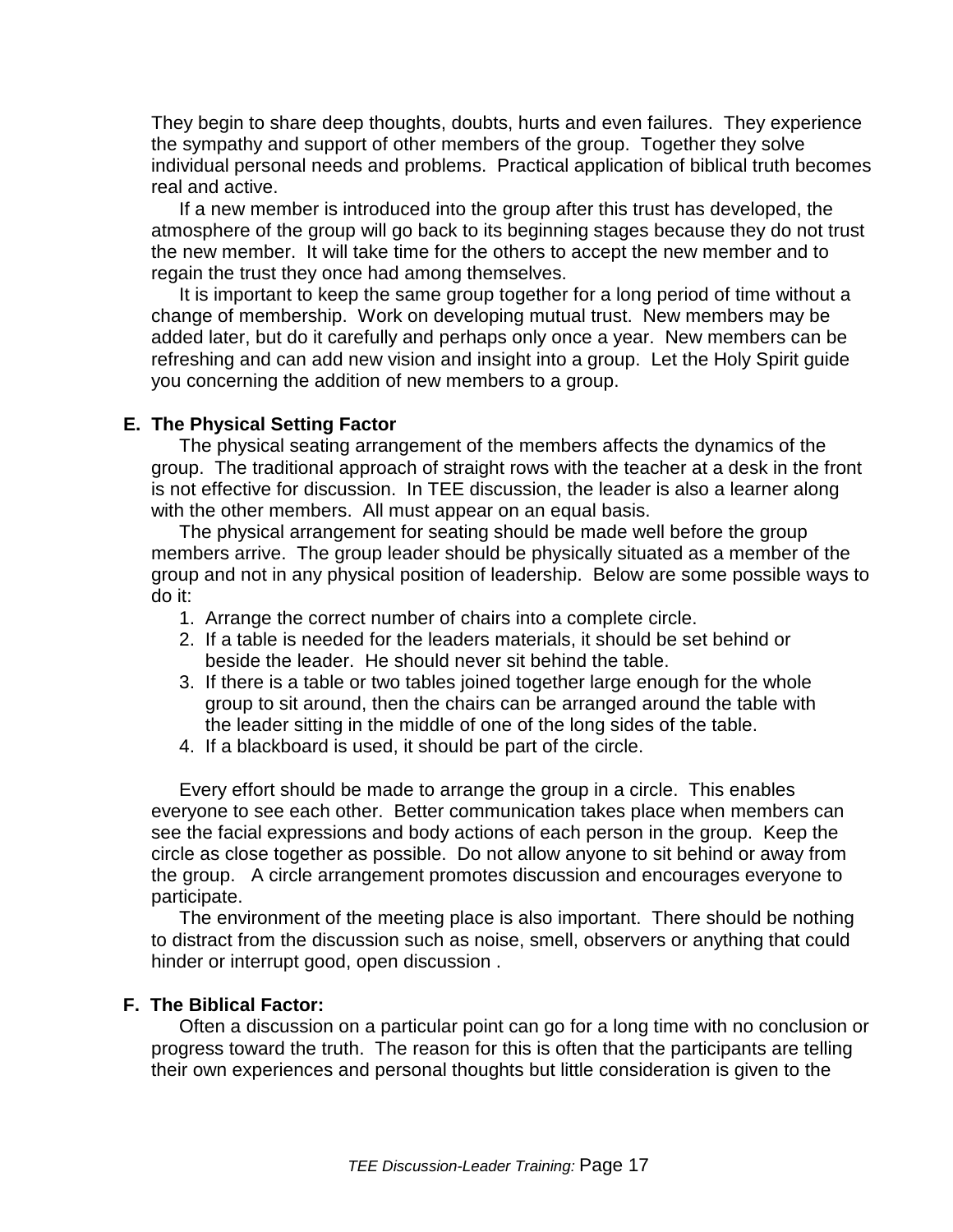biblical truths that applied to the point. Sometimes the discussion can start with a biblical reference and then go off in other directions that ignore the biblical truth.

The group leader must encourage participants to support their thoughts with biblical references. When they do not, he must be ready with references that will focus the discussion on biblical truth. It is the Word of God that teaches, reproves, corrects and trains - not the word of man (2 Timothy 3:16-17).

Below are some reasons that discussion **may not** center around biblical truth:

- a. The members of the group do not know the Bible well enough. For this reason the leader must know the Bible well and be prepared to direct the discussion back to biblical truth.
- b. The group members and/or the leader have not prepared well for discussion on the topic. If this is the case, discussion of the topic should be postponed until all have had time to do research. Don't waste time on discussion that is based on the opinions of men.
- c. The leader has **not** looked ahead to anticipate what may come up for discussion in the meeting. A good leader will know his group well enough to anticipate most of the problems and questions that will be raised in the discussion. He will do research and be prepared to give biblical references that will lead the members to find the correct answer themselves. An anticipated question, may not be asked, but if it is, the leader is prepared and everyone benefits from it.
- d. Sometimes there is a lack of memorizing God's Word. An effective Group leader knows the Word of God from memory. As an issue is discussed, the Holy Spirit uses his memory to remind him of verses that apply to the topic.

Important: The leader should be careful and not try to be the hero by giving his own opinion when no one has a good answer. Instead, he should admit his lack of knowledge and request time to do biblical research in order to giving a biblical answer at the next meeting.

#### **G. The Learning Factor:**

The group leader is not there to give information or to list for the group the things they should discuss. He is to help the members find answers to their own needs and questions. Often the leader knows, from his own experience and his knowledge of God's Word, what the correct application may be for a particular problem. He may see the group struggle and have difficulty finding the correct application. However he must control himself that he does not just give them the answers. The group leader can help them to discover the answer by asking pointed or leading questions. He can suggest scriptures that they need to consider in their discussion.

The group leader must let them take time to discover the answer themselves. Once they discover the answer, it becomes their answer and they understand why it is the correct answer. They will apply the truth to their own life and they will do it. The member will go home saying, "The Bible says I must ..." However, if the group member goes home saying, "The leader says I must ...", it is doubtful that he will put it into practice.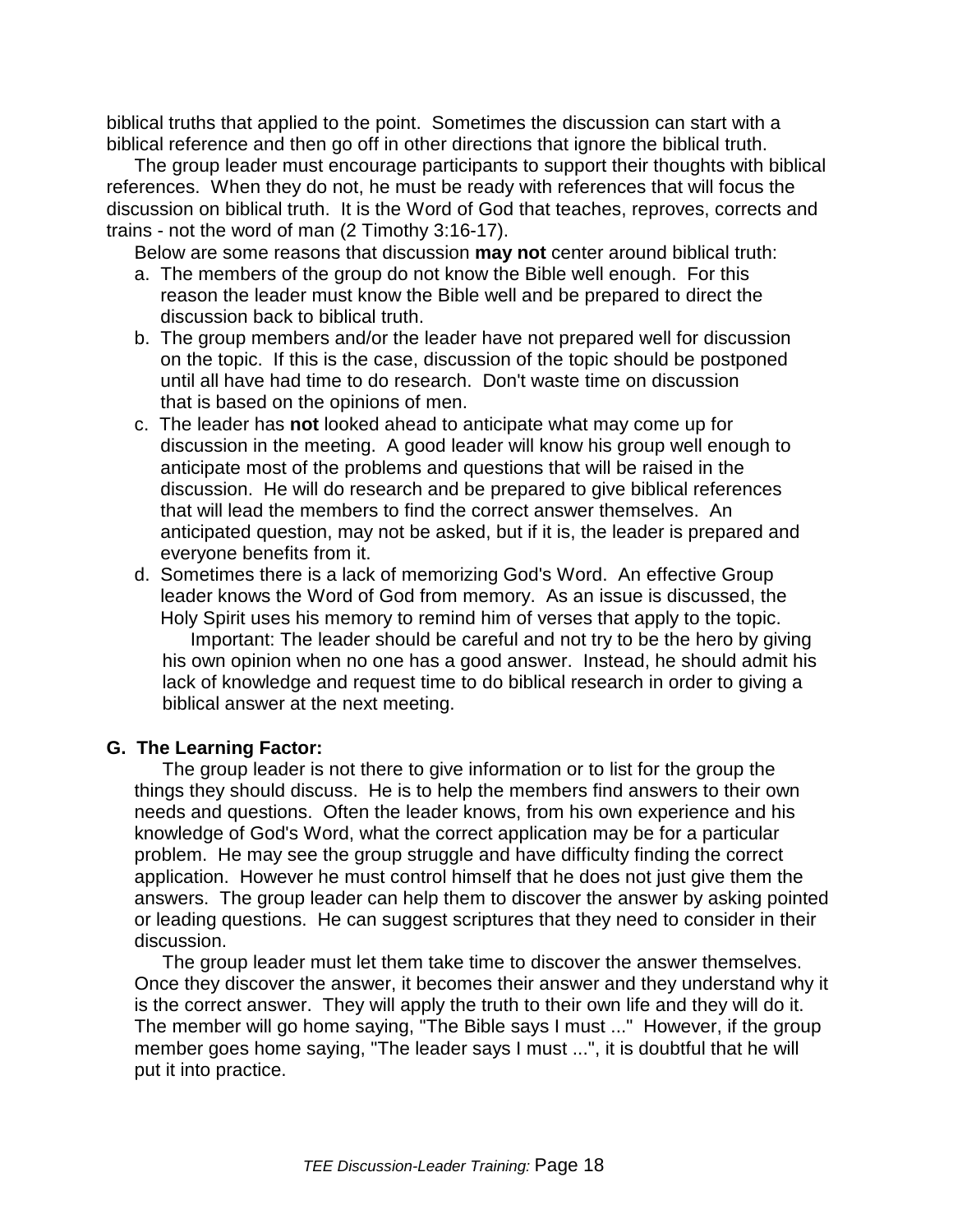#### **H. The Mix Factor:**

A mixture of members from different backgrounds adds much to the discussion. People from different ethnic groups, different age groups and different social groups have useful experiences to share with others. They also view things differently. Men and women have different approaches to solving a problem. Sharing these differences brings out useful ideas for a more effective decision.

#### **FOR DISCUSSION:**

Think about some experience you have had in making a group decision.

- 1. What effect did the presence or absence of each factor have on the effective functioning of the group?
- 2. Apart from these, were there other factors at work that promoted or hindered the dynamic function of the group? If so, what were they?

## **UNIT 5: THE GROUP LEADER**

The TEE group will be a success or failure depending on how the group leader conducts the weekly meetings. The group leader's responsibility is different than a teacher, a lecturer or even a chairman. He is a learner along with the other members. They are not under him as students under a teacher. He does not give new information through class lectures. The learners have already obtained new information from their self-teaching materials through home study. **The work of the group leader is to start discussion on the lesson topics and to encourage discussion. He is to guide the learners into relating the lessons to their own lives and ministries.** He is to guide the learners to the point where they discover the application themselves.

#### **1. A group leader will:**

- a. prepare for the each discussion meeting by first praying that the Holy Spirit will give him wisdom and ability to guide the discussions well.
- b. study well the lesson materials assigned for the meeting.
- c. write our discussion questions
- d. be prepared for possible questions from the students.
- e. check at the beginning of the class to verify that home study lesson have been properly completed.
- f. see that work assignments are completed.
- g. keep attendance and other records.
- h. see that a quiz is given and graded each week.
- i. guide the discussion.
- j. enable each learner to participate in the discussion.
- k. help the learners to think independently don't let anyone person in the group control, discourage or dominate the thinking of others.
- l. learn along with the group.
- m. be sure that all important points of the lesson are discussed.
- n. sum up each point of discussion.
- o. help the learners apply the lessons to their life situations.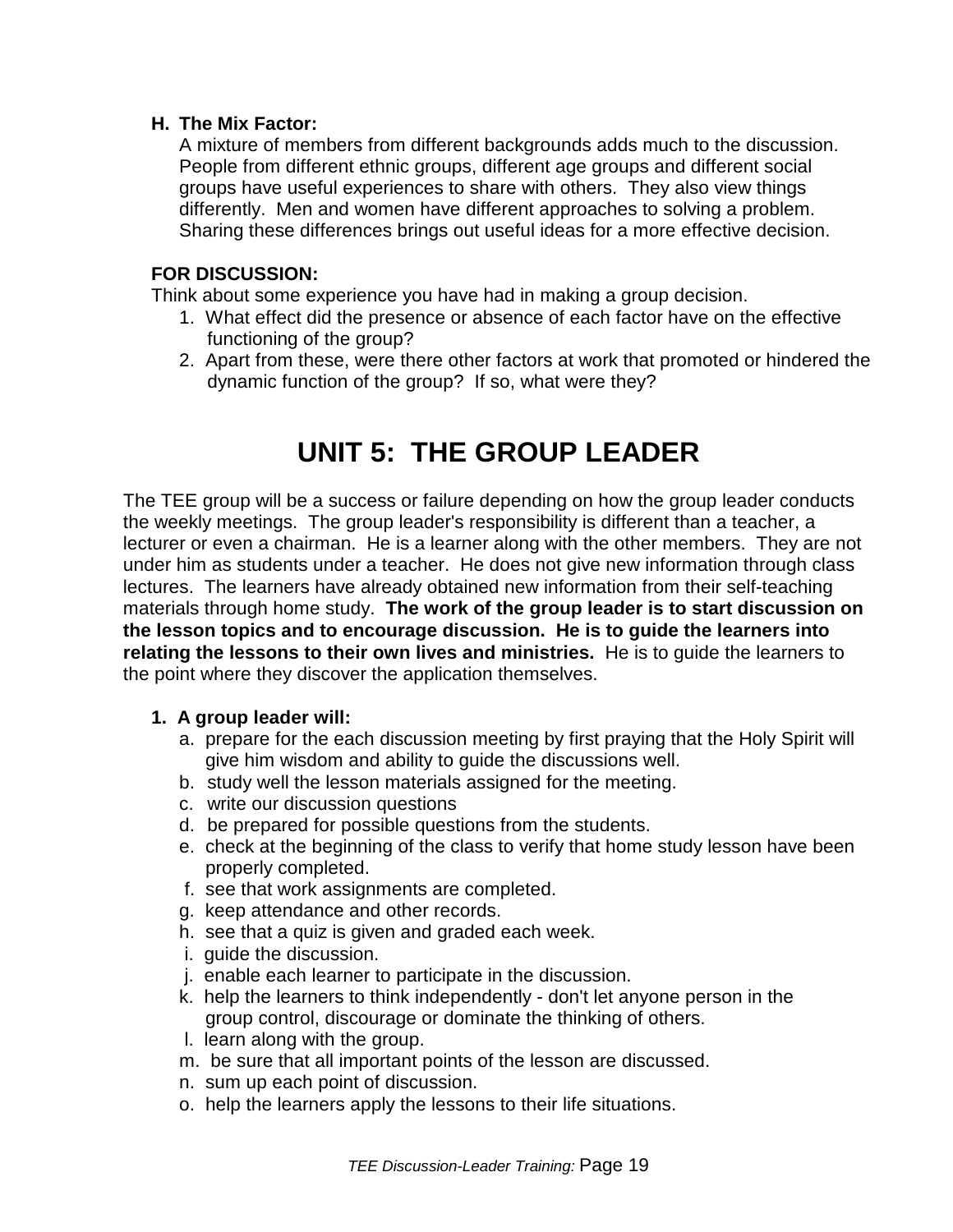- p. know each learner and his needs
- q. keep the class on time and use the time wisely.
- r. help those who have difficulty being a part of the group.

#### **2. Another way to look at his work is as follows:**

(from Theological Education by Extension by Ralph Winter)

HE SHOULD CLARIFY - Make sure the learners understand each point and does not just pick out words from the text.

HE SHOULD PERSONALIZE - Make sure the learner gives his own response, not necessarily the "right" answer.

HE SHOULD CHALLENGE - Be sure the learner answers from his own convictions, and does not give a memorized statement, or repeat a response that he heard someone else make.

HE SHOULD AMPLIFY - Get the learner to see more than the answer. The learner needs to understand the principle behind the answer and know how to apply it to other situations.

HE SHOULD APPLY - Encourage the learners to consider every question in relationship to their own life and leadership responsibility.

HE SHOULD ALLOW FOR SELF-EXPRESSION - Get the learners to state, record, explain, and illustrate what they mean as they answer and discuss the questions.

HE SHOULD INTEREST THEM - Get them involved in the discussion so that their studies become a personal, exciting experience.

#### **FOR DISCUSSION: (everyone together)**

1. In what practical ways can a group leader perform each of the functions above? Consider each one carefully, and suggest specific comments he could make as he attempts to guide a group in these areas.

2. How do the academic level of the students and the home-study materials determine the kind of leader to choose? The material may be on a secondary level, a primary level or vernacular in an audio format depending on the academic level of students.

#### **FOR DISCUSSION: (Divide into small groups and bring a report.)**

- 1. What should be the character of a TEE group leader?
- 2. What guidelines should we use to choose group leaders for TEE?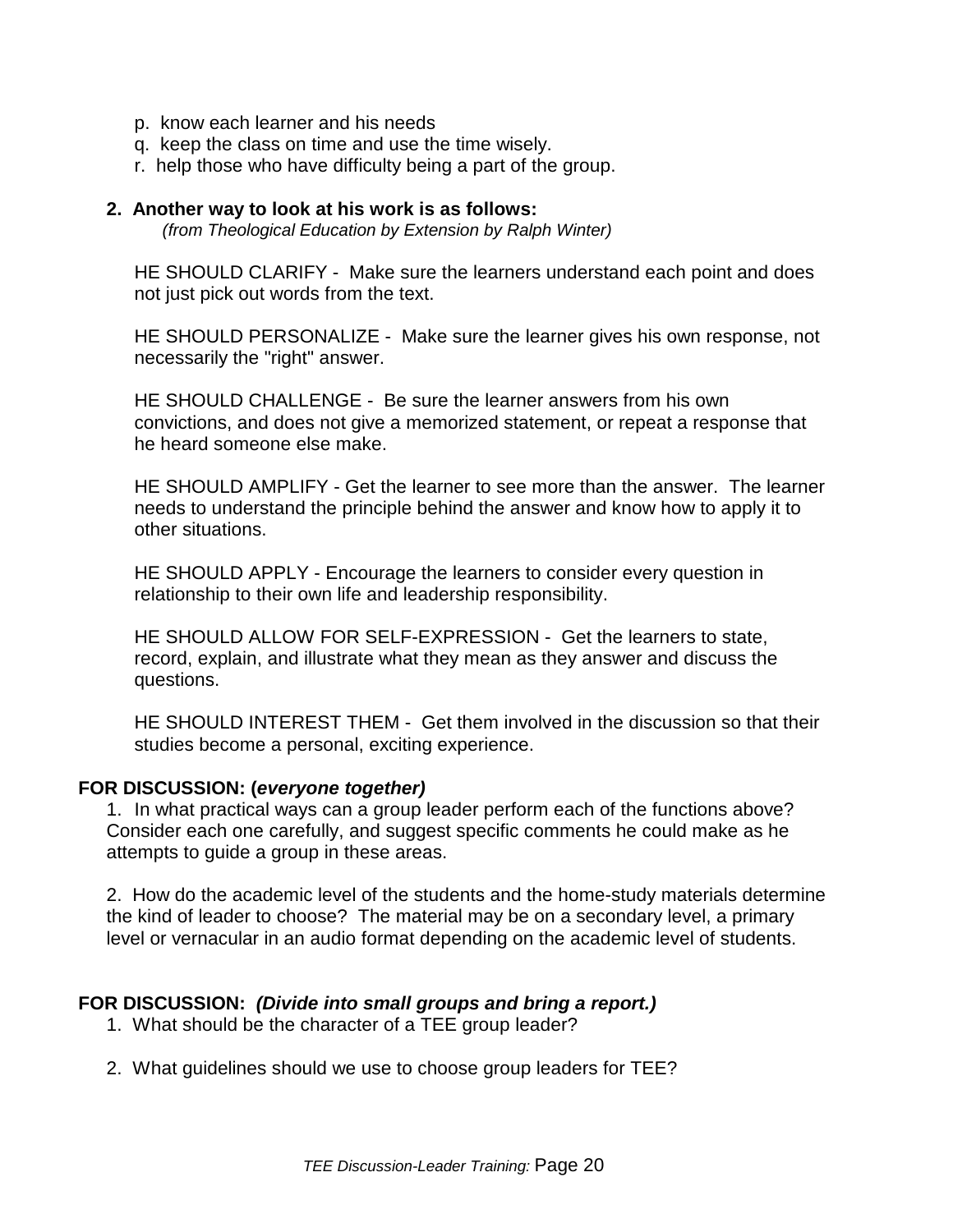## **UNIT 6: THE DISCUSSION MEETING**

#### **FOR DISCUSSION:**

- 1. What is the purpose of a T.E.E. meeting?
- 2. Why should the group meet regularly on a weekly basis?
- 3. Should there be an agenda? Why?

#### **A. PREPARING FOR THE WEEKLY DISCUSSION**

#### 1. **The Student**:

The learner should begin his preparation by praying for the Holy Spirit to open his heart and mind. The learner should ask God to reveal His will through the study materials. Discussion requires that the group members have prior knowledge of the subject. The learner must do his weekly lesson assignment in order to participate in the discussion. Also the learner must be willing to discuss.

#### 2. **The Group Leader**:

The group leader should ask the Holy Spirit to prepare him so that he will be able to guide his group members to **discover** God's will for their lives. The group leader must also have a good knowledge of the subject. He begins by studying the same material as the learners. Then he writes out (1) discussion questions, (2) quiz questions and (3) an agenda for the meeting.

The leader must also prepare for questions that may come from the learners. This requires some imagination and forethought to anticipate what the questions may be. If he knows the culture and the members of the group, he will know some of the issues that will come up for discussion. Research may be necessary in order to fully prepare for the anticipated questions.

The leader may also want to include some visual aids and other activities that will help the learner to see the application of the study materials. These must be well thought out and prepared before the meeting.

#### **B. PLANNING THE TEE MEETING**

There are basically three parts to the meeting - opening, discussion and closing.

#### 1. **Opening**:

The meeting begins with devotions and prayer. At first the leader will conduct this part of the meeting, but as the group members get to know each other this responsibility can be shared among the members. Special requests may be included in the prayer time.

After devotions the leader takes attendance, collects any fees and, if needed, checks the self-teaching materials to be sure the learner is doing them properly.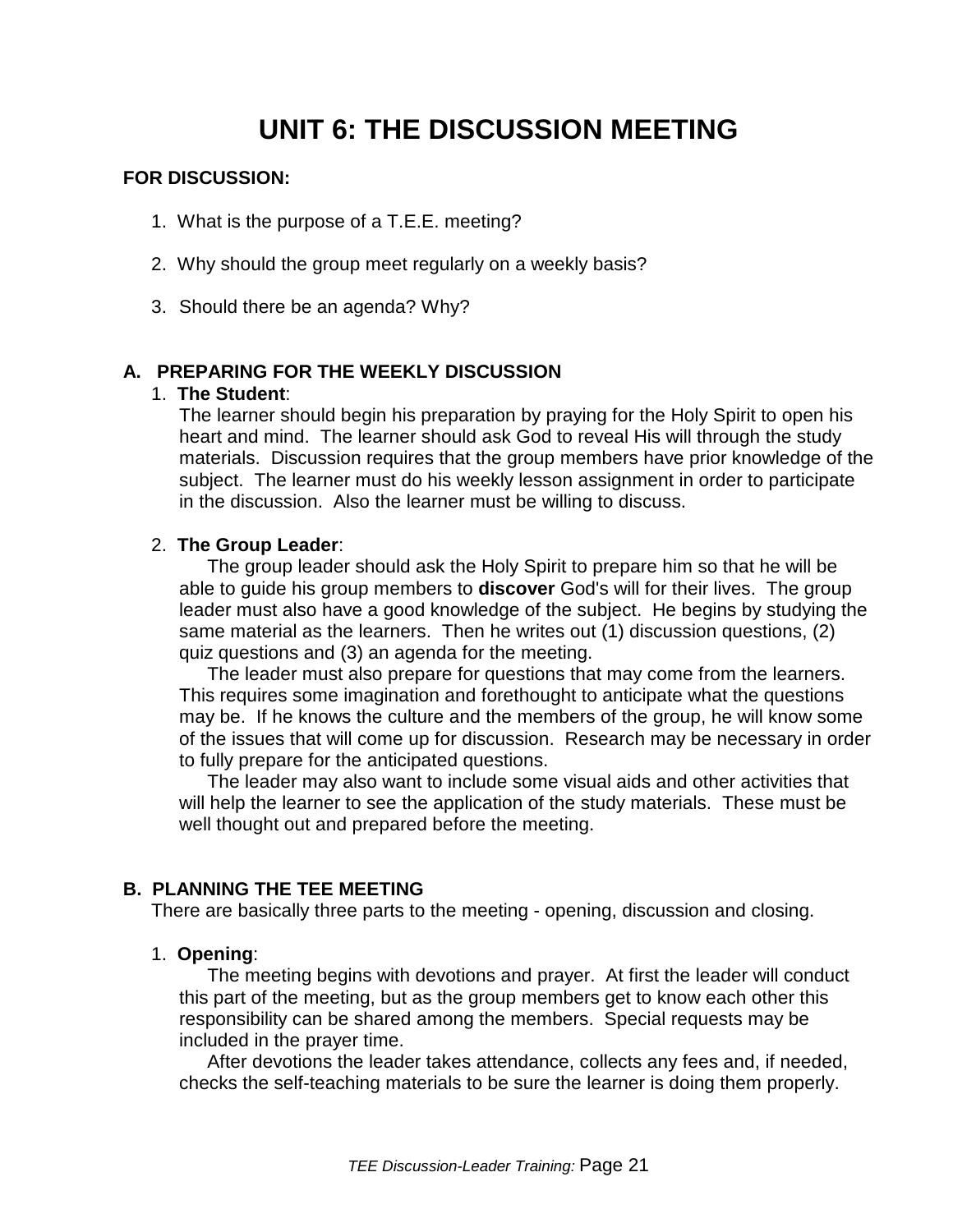Next the leader will give a quiz over the basic information that should have been learned from the self-teaching materials. The purpose of the quiz is to encourage the members to study the materials well before coming to class. It may also bring out issues that need to be discussed. The quiz may be graded by trading papers or they may be checked later by the leader. The group members should briefly discuss the answers to the quiz. Quiz scores are recorded at that point or later after the leader has checked them.

#### 2. **Discussion**:

This is the longest and the most important part of the meeting. We will learn how to make the discussion time effective and powerful in the next two sessions - Units 7 & 8.

#### 3. **Closing the Meeting:**

The group leader must see that the meeting begins and ends on time. Before closing the meeting, announce the home study lessons for discussion at the next meeting and give out work assignments. Close by having two or three members pray about the things they learned from the discussion.

#### 4. **A Meeting Plan**

Below is a sample plan for a TEE meeting complete with time allowances:

| <b>Minutes</b> |                                                             |
|----------------|-------------------------------------------------------------|
| 5              | attendance, collection of fees, checking of study materials |
| 10             | devotions and prayer                                        |
| 10             | weekly quiz and discussion of answers                       |
| 85             | discussion                                                  |
| 10             | closing: announcements and prayer                           |
| 120            | Total                                                       |

#### **FOR DISCUSSION:**

1. How would you plan the weekly meeting? Share your plans and discuss alternatives to the plan presented in point 4 above.

- 2. Is it necessary to start on time and keep a time schedule?
- 3. How will you keep the meeting on schedule?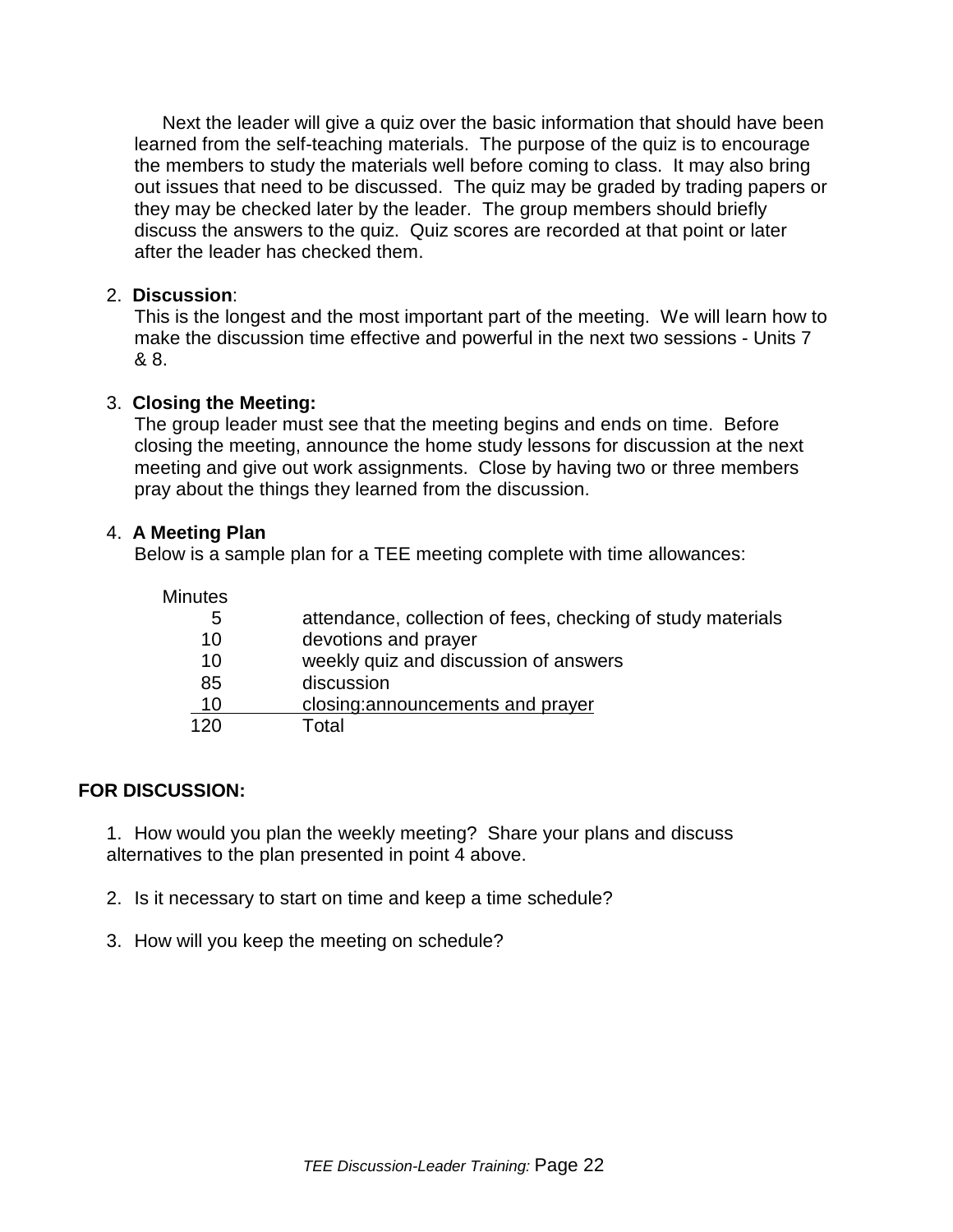## **UNIT 7: WRITING QUESTIONS FOR DISCUSSION**

#### **A. THE PURPOSE OF QUESTIONS:**

Questions are the tools of the discussion leader. The person who asks the questions controls the discussion. A group leader must construct questions that will cause good discussion to take place. The group leader must develop the skill of writing good questions that will encourage useful discussion. He should have a habit of writing out a list of useful discussion questions each week as he prepares for the group meeting. This is the most important part of his preparation.

The questions will determine the kind of discussion that follows. They will determine the content and the liveliness of the discussion. The discussion will be lively when the questions are relevant to the lesson topics, the students' lives and their interests. The questions must lead the learners toward a deeper understanding and application of the lessons they have studied. The questions should help the learners open their minds, think more deeply, receive new insights, and wrestle with problems. The end results should be new discoveries and useful decisions.

#### **B. TYPES OF QUESTIONS:**

There are three types of questions we may use:

- **1. Knowledge Question find facts and get knowledge**
- **2. Insight Questions seek out meaning and understanding**
- **3. Application Questions call for action**

a. **Knowledge Questions** find out what people know. They help us discover information. They are also called discovery questions. They are not very useful for discussion unless they are followed by insight and application questions. There is usually only one correct answer to a knowledge question. The programmed instruction materials make good use of knowledge questions.

The purpose of the group meeting is NOT to find out what the learners KNOW. The weekly quizzes takes care of that. DO NOT SPEND VALUABLE DISCUSSION TIME GOING OVER THE LESSONS ASKING KNOWLEDGE QUESTIONS!

- Knowledge questions are only used to start a discussion.
- Words like the following are used in knowledge questions:

Who? Where? When? What? Which? How?

- Look at the programmed instruction materials. Notice the number of the questions that are knowledge questions.

b. **Insight questions** ask the learner to think independently and constructively. It causes the learner to analyze and examine the information he received from the homestudy material.

Insight questions ask:

- What does ....... mean?
- Why?
- What do you think about .....?
- How does ..... compare with .....?
- How is ..... related to .....?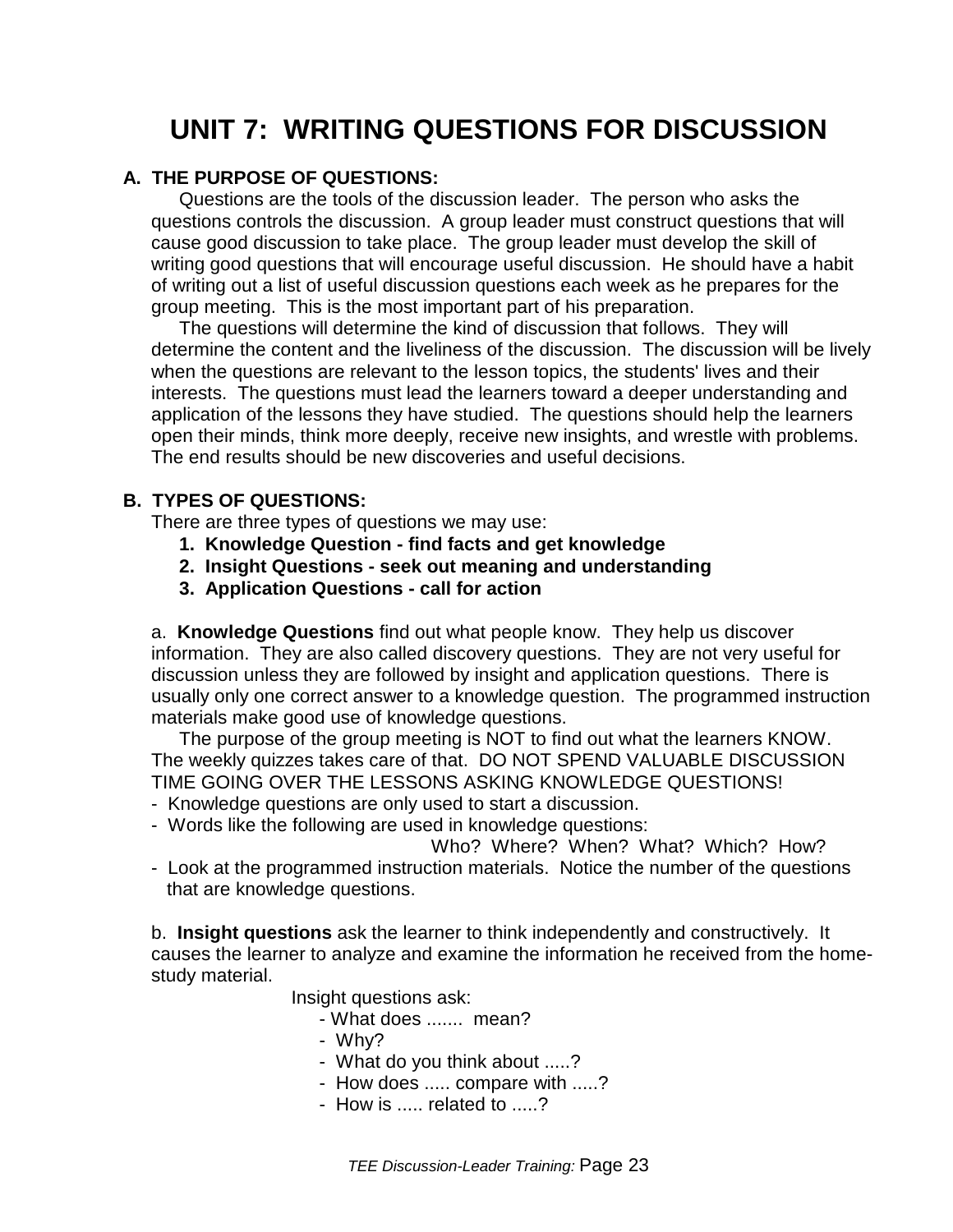c. **Application questions** help us to take action upon what we have learned. They help us to remember and use the truth which we have understood. They are the most difficult questions to answer because they relate to our life, our attitudes and our behavior. They affect our spiritual formation in relationship with each other and with our Lord Jesus Christ. The focus is on spiritual development.

Application questions use personal pronouns like "you", "me", and "we". They ask:

- How do you feel about .....?
- Why should we .....?
- If this is true, what should we do?
- How can we use this truth in our lives, or in our church work?

Application questions challenge us to change our minds, our thoughts, our desires and our actions.

#### **C. USING THE DIFFERENT TYPES OF QUESTIONS EFFECTIVELY:**

A total learning experience makes use of all three types of questions. In TEE you will normally find a large number of knowledge questions in the home-study lessons. The learners will discover facts for themselves through the home-study materials. The majority of questions asked in the weekly group meetings will be insight and application questions. If the home-study materials are well written, there will be some insight and application questions in them. These should be brought up in the group meeting for use in discussion. If the question from the study materials is an insight question, the leader must be prepared with an application question to follow it so that a useful conclusion can be reached.

The truth is that we first learn a fact, then we finds its meaning and finally we apply it to our lives. If the discussion is not carried through to the application, the group leader has failed to do his job.

#### **Fact** ⇒ **Meaning** ⇒ **Application**

These three types of questions work together as a set. You begin the discussion by asking a knowledge question in order to bring out the facts that need to be applied to a certain problem. Next you bring an insight question to be sure the group understands the facts. Finally, you bring an application question which challenges the group to apply the facts to a specific problem that needs to be solved.

All questions used in discussion should be short, easy to understand and clearly relevant to the topic and to the learners.

#### **D. TESTING YOUR QUESTIONS:**

After you have written out discussion questions for the weekly meeting, you should test them in your mind. Ask yourself the following questions about each one:

1. Is the answer "yes" or "no"? If it is, this is a poor question and will not stimulate discussion.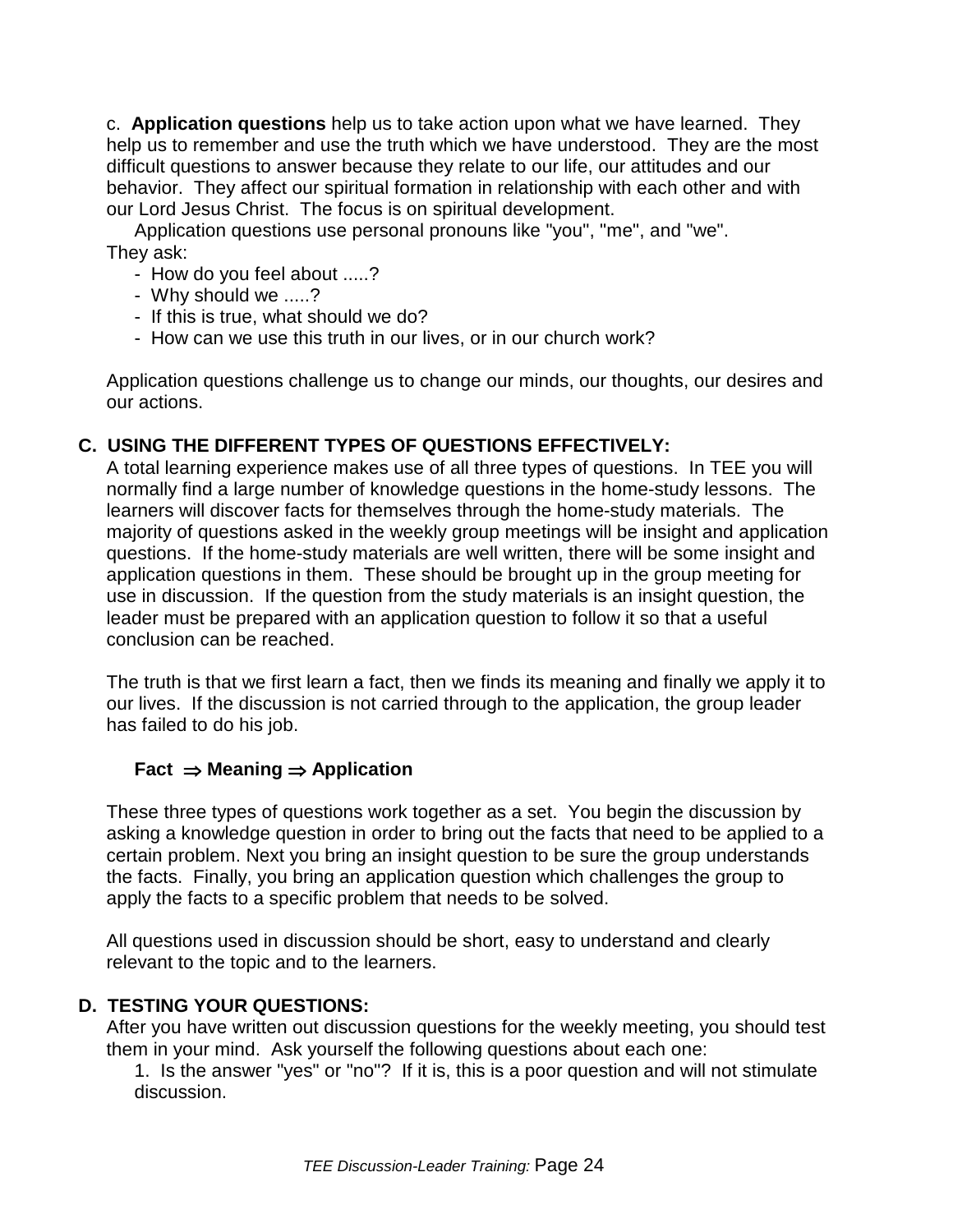2. Will this question help the learners to discuss the relationship between the facts learned in the self-teaching materials and their life and work? If not, it is useless or irrelevant.

3. Is there one correct answer to this question? It is better to ask them to say what they think rather than ask them to repeat a truth or fact they know.

4. Is this question too difficult? Is this question too easy? A good question should be neither. If it is too difficult, perhaps another question is needed that will lead up to the more difficult question.

5. Is this question clear? Perhaps the thought behind the question is good, but the question is hard to understand. Use different words, or explain what you are trying to say and write it out again.

#### **EXAMPLE**: Luke 6:46-49

**Knowledge**: How does a wise man build his life? **Insight**: How will obedience to Jesus keep us from failing during difficult times? **Application**: What are some challenges we face today where we need to obey Jesus so that we will not fail?

#### **DISCUSSION:** Luke 18:9-14 / Luke 10:29-37 / Mark 4:2-9 and 13-20

Do the following for each passage of scripture listed above:

- a. What important fact is found in the passage of scripture?
- b. Write a knowledge question.
- b. Write an insight question.
- c. Write an application question.

#### **ASSIGNMENT:**

Prepare a set of questions based on one of Jesus' teachings in the sermon on the mount - chapters 5, 6 and 7. The set will consist of three questions: a knowledge question, an insight question and an application question. The questions must work together to focus the discussion on only one topic. The knowledge question must bring out the biblical fact to be discussed. The insight question must encourage discussion on the meaning of that fact. The application question must encourage discussion of the application of that fact based on the meaning that was discovered through the discussion.

Each participant will be assigned a different verse or set of verses to use for preparing his set of questions.

#### **Bring your questions for evaluation by the group.**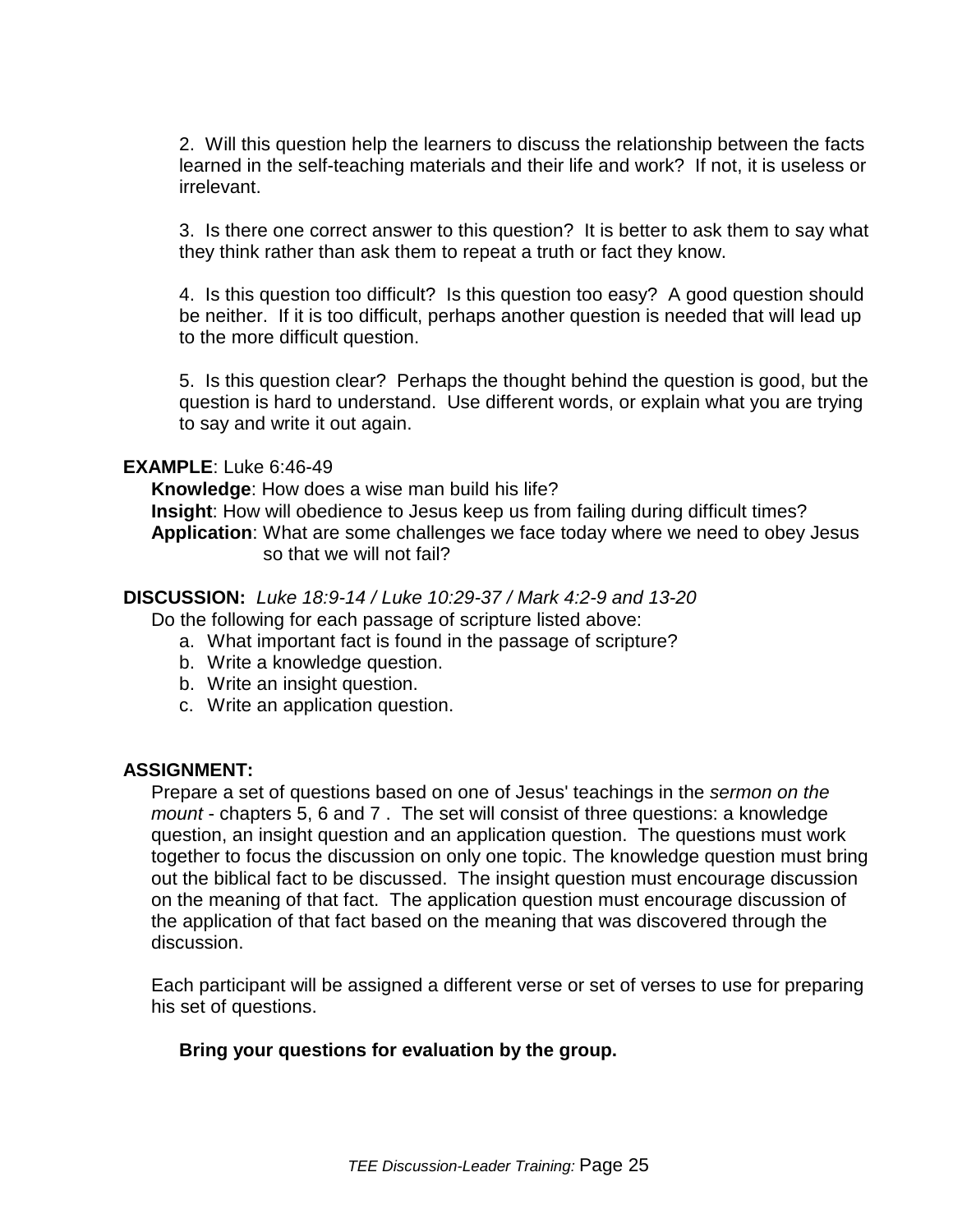### **UNIT 8: LEADING DISCUSSION**

#### **A. LEARNING THROUGH DISCUSSION**

The home-study materials may provide questions for discussion. Be sure to use them at some point in the discussion time if they are relevant to the needs of the group. Follow each discussion question with an application question if appropriate. Learning through discussion should lead to action, changed behavior and deeper Christian commitment. Each item for discussion must come to a useful conclusion or the time has been wasted. No changes will occur in the life of the group members if practical application is not seen in the conclusion.

The discussion on the lesson materials will cover several problems to solve. The discussion on each problem will go through the three stages - knowledge, insight and application. Each discussion on an problem must go through the three stages before the next problem is discussed.

#### **B. STAGES OF DISCUSSION**

(1) **Begin the Discussion.** Ask the first question in your set of three questions. Give the listeners time to think. If they remain silent, do not speak up, but give them time to prepare in their minds what they would like to say. Do not keep repeating the question. If the question is not clear, they will ask you to repeat it. Some will be hesitant at first to speak because they are used to being told the answers. They are used to lectures and it will take time for them to get into the discussion habit. The longer you sit there in silence the more convinced the group members will be that you, the leader, really want to know how they feel and what they think about the topic under discussion.

Be careful that a discussion question does not have two parts to it. This can cause confusion. Make the questions clear and simple. As the members begin to respond, nod your head to show you have heard them, but do not respond to what they have said. Instead encourage others to respond or to give their views on the subject. (2) **Guide the Discussion.** Once the discussion has begun, help others to give opinions. Ask, "What do others think?" or "Would someone else like to add something?" Watch the expression on the students faces. You can tell when someone wants to say something but feels reluctant or finds it difficult to have the opportunity. Call their name and invite them to say what they are thinking. However, do not force someone to say something or embarrass them in any way.

Bring out the meanings of words and thoughts by asking "What does this mean? "How are these things related?" "What are the differences between ..... and ..... ?" "How does this compare to that?"

If there is a difference of opinion, then encourage others to give their views in response to the differences. Be sure that each member is giving reasons for his opinion and not making a statement. Useful discussion includes explanation of why a certain idea or opinion is believed to be correct. Encourage others to challenge the reasoning behind the thinking of others. However, be careful that this is done in a constructive, friendly way and not in competition or in an effort to condemn others.

If someone asks a question, do not answer it yourself, but direct the question to the group. Stop anyone who tries to take over as a teacher of the group. Do not allow the discussion to go off on a subject or topic that is not directly related to the lessons